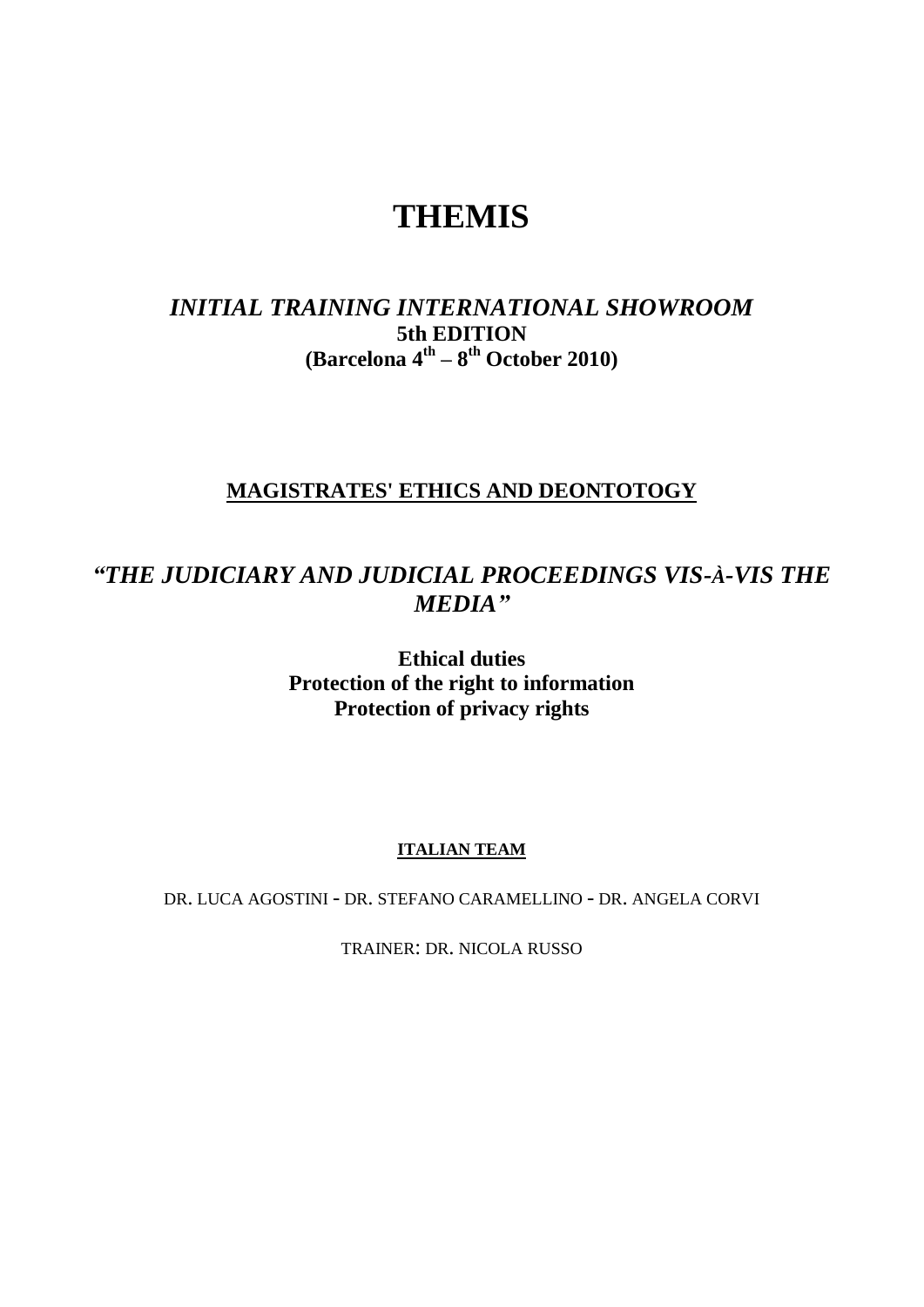**1.0** In every time and in every field of social life, one of the human communities' principal aims has been knowing facts that concern them. This knowledge is not a final purpose, but an instrument to solve some kinds of problem: for this reason, rules and criteria are created to discover a truth that can be functional to reach a settled goal and useful to satisfy the initial need.

In the field we are interested in  $-$  the trial  $-$  the need to satisfy is solving conflicts. In particular, the criminal trial tends to restore basic conditions upon which human societies are built, in presence of facts hurting the most important values for a community; and all this has to be made respecting persons" fundamental rights.

So, when a crime is committed, there are rules that say how to carry on investigations; that explain in which cases suspected person's rights can be touched, and in which limits; that gives powers to the parties; that establish which organs have to control. The trial is developed before a judge, who is an impartial and third party; the accused is considered not guilty until the final sentence, and he/she has the right to defend himself proving facts, in equal conditions with the prosecution<sup>1</sup>. Most of all, there are rules about the proof, which grant that only evidences formed in the respect of the principles of fair trial can be used for the decision, in this way safeguarding defendant's rights<sup>2</sup>. And so, at the end of a shared trial, we get a shared solution: the procedural truth, considered fair by the community – before which the violated order is re-established, and fundamental values are restored –, by the victim and the defendant, who refrain to claim their reasons in other ways, because they consider trial as the only place where justice can be made<sup>3</sup>.

Trial, for its nature, needs to become public, for a lot of reasons. General – prevention, for the first. Trial can reassert the inviolability of a good and proclaim at the same time that human rights cannot be released, only if its message is brought into the knowledge of the largest number of people<sup>4</sup>. On the other hand, publicity plays an essential role in checking regularity and correctness of the jurisdictional function. When the trial is public, people can verify if crimes are really and effectively pursued; if "rules of the competition" and human rights are respected; if the judge is independent and impartial, not abusing of the delicate and crucial power he/she has to administrate<sup>5</sup>.

These functions can be performed, first of all, by immediate publicity, that is the possibility, for anyone – except for extraordinary cases prescribed by the law, to go to courts, and attend trials<sup>6</sup>.

<sup>1</sup> G. GIOSTRA, *Processo penale e mass media*, in *Criminalia*, 2007, n. 2, p. 57.

<sup>2</sup> N. RUSSO, *In video veritas: ovvero le verità mediatiche*, in *Tertium datur: dalla parte della Costituzione*, May 2006; ID., *Giustizia: tra essere e apparire*.

<sup>3</sup> G. GIOSTRA, *Processo penale e mass media*, cit., p. 57.

<sup>4</sup> W. HASSEMER, *Il diritto attraverso i media: messa in scena della realtà?*, in *Ars Interpretandi*, 2005, p. 151.

<sup>5</sup> F. PALAZZO, *Mezzi di comunicazione e giustizia penale*, in *Politica del diritto*, June 2009, n. 2, pages 201-202; G. GIRALDI, *Giustizia, giudici e opinione pubblica*, in *Questione Giustizia*, 2002, n. 1, p. 154.

<sup>&</sup>lt;sup>6</sup> In Italian criminal procedure code, the provisions that rule this matter are articles 471-473. The hearings are public on pain of nullity; but minors, persons under restrictive measures or that look to be drunk, addicted or suffering from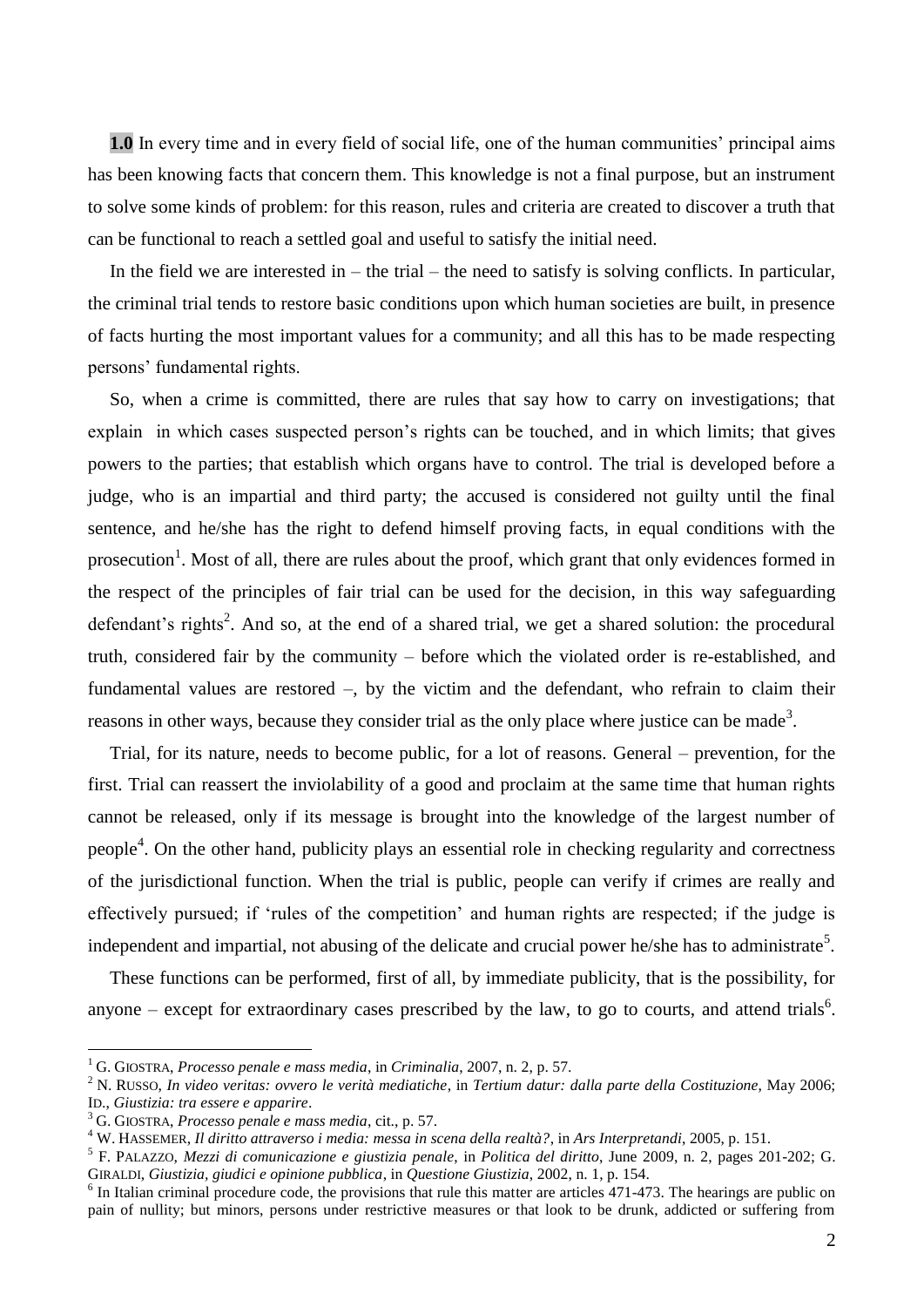However, in our age, what largely prevails is mediate publicity, through mass media<sup>7</sup>. Mass media – that have the function to spread knowledge of facts, turning them in news – are essential for the trial, and can also play another role, consisting in correction and spur. Journalistic inquiry tends to discover a truth – the journalistic truth – through investigations, researches, and examinations. Journalistic truth and procedural truth, even if different, can interact positively: televisions and daily newspapers" inquiries, for example, can stimulate the opening of prosecutors" investigation, help to correct enquirers' mistakes, discover abuses, and so on<sup>8</sup>.

There are three types of dispositions, in Italian criminal procedure code, that concern the matter of representation of trial at the outside: they rules upon publicity of acts (art. 114 c.p.p.), publicity of hearings (art. 471 ss. c.p.p. and art. 147 disp. att. c.p.p.), and grounds of the sentence (art. 546 lett. *e)* c.p.p.).

Article 114 c.p.p. suits the right to inform with the principle of immediacy in criminal trial. When reasons that justify investigations secret are vanished, it is possible to publish the contents of a procedural act; on the contrary, it is not possible to publish the act itself, in its integral form, before the competent court has decided. This, because judges' decisions have to be taken only on the basis of proofs brought in trials, in a fair debate between the parties<sup>9</sup>.

About publicity of hearings, besides provisions regulating the access for the public to courts (immediate publicity), see *supra*, a central role is played by article 147 disp. att. c.p.p., concerning trial broadcasts. The language of the law says that broadcasting can be authorized by the judge when the parties agree, but only if it does not harm "*the regular and peaceful development of hearings or judgements*". Even if parties' agreement lacks, it is possible to authorize broadcasting, if there is a great social interest in the knowledge of the particular trial. Anyway, showing the image of the parties, or of any other individual present at trial, is forbidden, without the agreement of the person concerned, or when the law prohibits it. Leaving out for a while the relationship between the right to inform and privacy, we have now to concentrate on the objective and procedural interest to the correctness of trial and judgement. The judge, in authorizing broadcasts, has to safeguard

mental disease are not allowed to enter; the same happens for people carrying weapons, unless they are police. The judge forbids the presence of audience when a competent authority asks for it, when publicity would harm public morality or would disclose facts that have to remain secret in the State"s interest. On concerned person"s request, the judge forbids the presence of audience during the gathering of evidences that could harm witnesses' or private parties' privacy, relating to facts that are not the object of the indictment. The trial is not public when publicity could harm public health, when the public bother hearings, when it is necessary for witnesses" and defendants" safety. This may also happen for sexual crimes, or crimes against individual personality (i.e slavery), when the victim asks for it, or when he/she is a minor.

<sup>7</sup> E. BRUTI LIBERATI, *La rappresentazione mass-mediatica della giustizia*, paper prepared for CSM"s conference *Le rappresentazioni della giustizia* (Representations of justice), in Rome, 23rd March 2010.

<sup>8</sup> I. RUSSO, *Giustizia e informazione*, in *Questione giustizia*, 2000, n. 5 pages 826 ss.

<sup>9</sup> I. RUSSO, *Giustizia e informazione*, in *Questione giustizia*, cit., p. 827.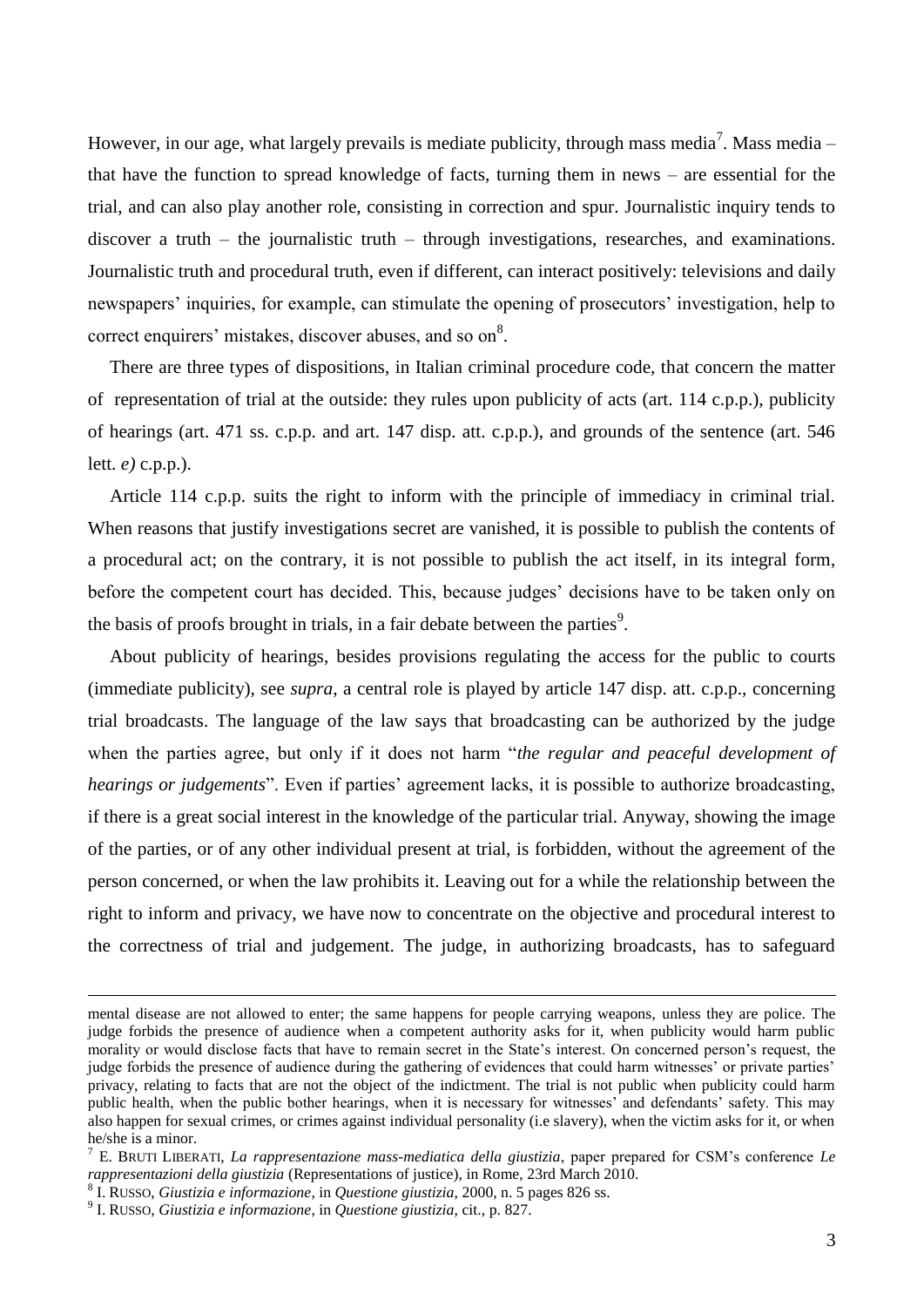authenticity of proofs (for example, in cases when witnesses could be threatened; on the contrary, let us think about the danger that a witness dramatizes his/her recollection, as to appear more fashionable on radios and TVs). Besides, the personal dignity of the defendant, who is not guilty until the final judgement, and of the offended has to be protected, just as judges" (and eventually jurors") impartiality, respectability and prestige – it is necessary to avoid external pressures just as temptations of protagonism  $-$ <sup>10</sup>.

**2.0** Relating to the matter of publicity and knowledge of the sentence – that close the trial and the "social" conflict –, we have to talk about the motives, that is the whole of grounds, in fact and right, of judge"s decision. One of the aims of motives is to allow some form of external control about jurisdiction, about correctness and loyalty in the application of the laws – substantial and procedural laws – that courts make. Due to motivation we can be sure that justice is administered in the name of the people, and that it will not become arbitrary: the fact of making public the grounds of decisions ensures democracy in jurisdiction $11$ . In this way, the publication of a sentence not only on specialized journals and websites, but also through mass media – let us think about a decision taken at the end of an important trial, due to the public relevance of the defendants or of the other persons concerned, or to the gravity of facts –, amplifies this function.

However, the concrete relationship between trial and media suffers today for some tensions, which depend on the particular goals of media's research for knowledge. In our age, media truth tends to satisfy commercial and economic needs: the purpose is, for example, selling more and more copies of a newspaper, or shifting the audience of a TV show; for this reason, it is necessary to tell exciting, shocking, upsetting stories. The public do not have time enough, or are thought not to have it; dealing with an argument in depth is avoided, and news become very fast inputs, flashes, screamed slogans<sup>12</sup>. In this way, news on crime and trial are selected according to their appeal on the audience: the attention is driven principally on crimes against the person, and the more they are bloody and with sick details, the better it is<sup>13</sup>. Media keep on telling the same histories, or the same type of histories – that become in this way topical issues – just to attract public"s attention, for the audience.

**3.0** Media describe the imagine of investigations, trials, and even of prosecutors and judges, according to the product they want to sell to the public: sometimes this image is efficient and also

<sup>10</sup> G. DI CHIARA, *Televisione e dibattimento penale*, in *Foro it.*, 1998, V, 277 ss.

<sup>11</sup> L. LANZA, *La comunicazione con i mass media. I magistrati, la pressione dei mass media, il processo fuori dal processo*, paper prepared for CSM"s conference *La Magistratura nel cinema, letteratura e mezzi di comunicazione*, (Judiciary on movies, litherature, mass media) in Rome, from 19th to 21st March 2007; I. RUSSO, *Giustizia e informazione*, cit., p. 831.

<sup>12</sup> N. RUSSO, *In video veritas*, cit.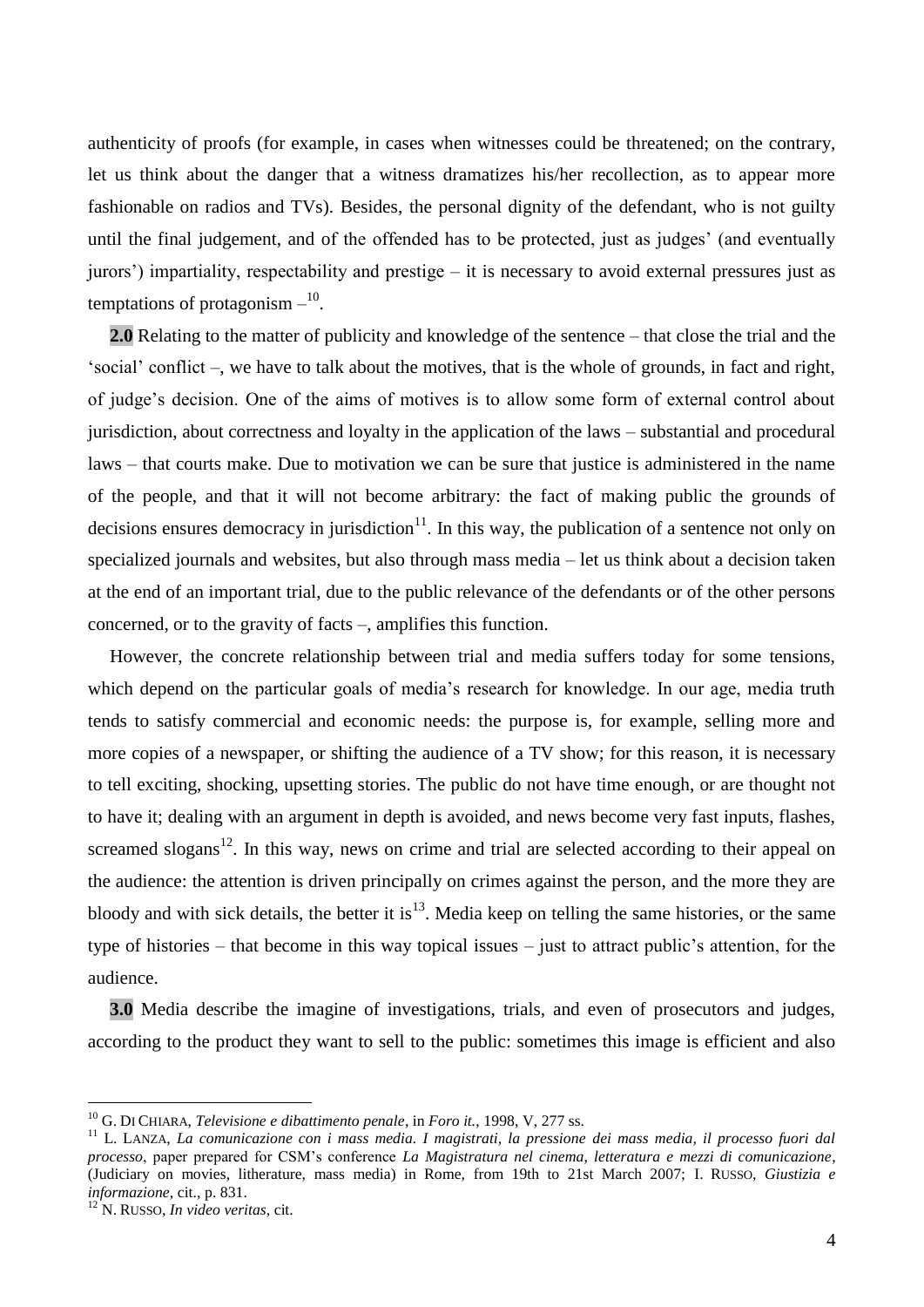heroic, in facing criminality – in particular in relation to organized crime –; sometimes it is depicted as feat and unable to face up with emergencies $14$ .

Trial time and media time, besides, are different. Even leaving out the problem of the (un)reasonable length of the trial, it is clear that criminal trial develops in a proceeding that needs the lasting of some time between happening of facts and final judgements: there is a plurality of steps, as the investigations – in which elements useful for the construction of the indictment are collected –, the trial itself – where the indictment is checked – and the appeal.

Mass media, instead, ask for speed and simultaneity: news are interesting, and have to be offered to the public, only when facts are topical and vivid in people"s mind; as time goes on, memories vanish, and the old news are replaced by more recent and tempting facts. For this reason, media are mostly interested in investigations, showed as the very core of the proceeding, and not as a stage of its, whose results have to be checked on trial; interim measures, which are investigations" provisional results, are given the same importance of a final verdict upon defendant"s guiltiness or not, or upon prosecutors' skill<sup>15</sup>. Most of all, the role of the grounds of the decisions is underestimated, because they are by definition the opposite of that speed and superficiality that media want: it costs time to write grounds of a sentence, to read them and to understand them<sup>16</sup>.

In this way, mass media"s function of controlling justice is falsified, because actually the trial object of media"s tale is no more the real trial, celebrated in courts, but a rough copy of it: critics and comments appoint on a false target; justice administration"s system cannot be really discovered by public opinion, and it is on the contrary deprived from that essential function of publicity and checks we talked about.

**4.0** But this is not the worst inconvenient of the crisis between media and trial. We told that mass media search for their own truth: the media truth that, as any other form of knowledge, is nothing but one of the ways we learn reality of facts – the so called ontological truth, which cannot be learned in itself, because any knowledge proceeding tends to interpret this truth, in this way manipulating it –. Anyway, mass media try to smuggle their truth as the "real" truth, against the trial truth, depicted as a "conventional" or a "false" truth. Rules of trial, evidence and proof are shown as

<sup>13</sup> G. GIOSTRA, *Processo penale e mass media*, cit.; F. PALAZZO, *Mezzi di comunicazione e giustizia penale*, cit., pages 194 ss.

<sup>14</sup> I. DIAMANTI – A. NIZZOLI, *La rappresentazione della giustizia e dei magistrati nell"opinione pubblica e sui media*, relation prepared for CSM"s conference *Le rappresentazioni della giustizia* (Representations of justice), in Rome, from 22nd to 24th March 2010.

<sup>15</sup> G. GIOSTRA, *Processo penale e mass media*, cit.

<sup>16</sup> L. LANZA, *La comunicazione con i mass media. I magistrati, la pressione dei mass media, il processo fuori dal processo*, cit.; I. RUSSO, *Giustizia e informazione*, cit., p. 831.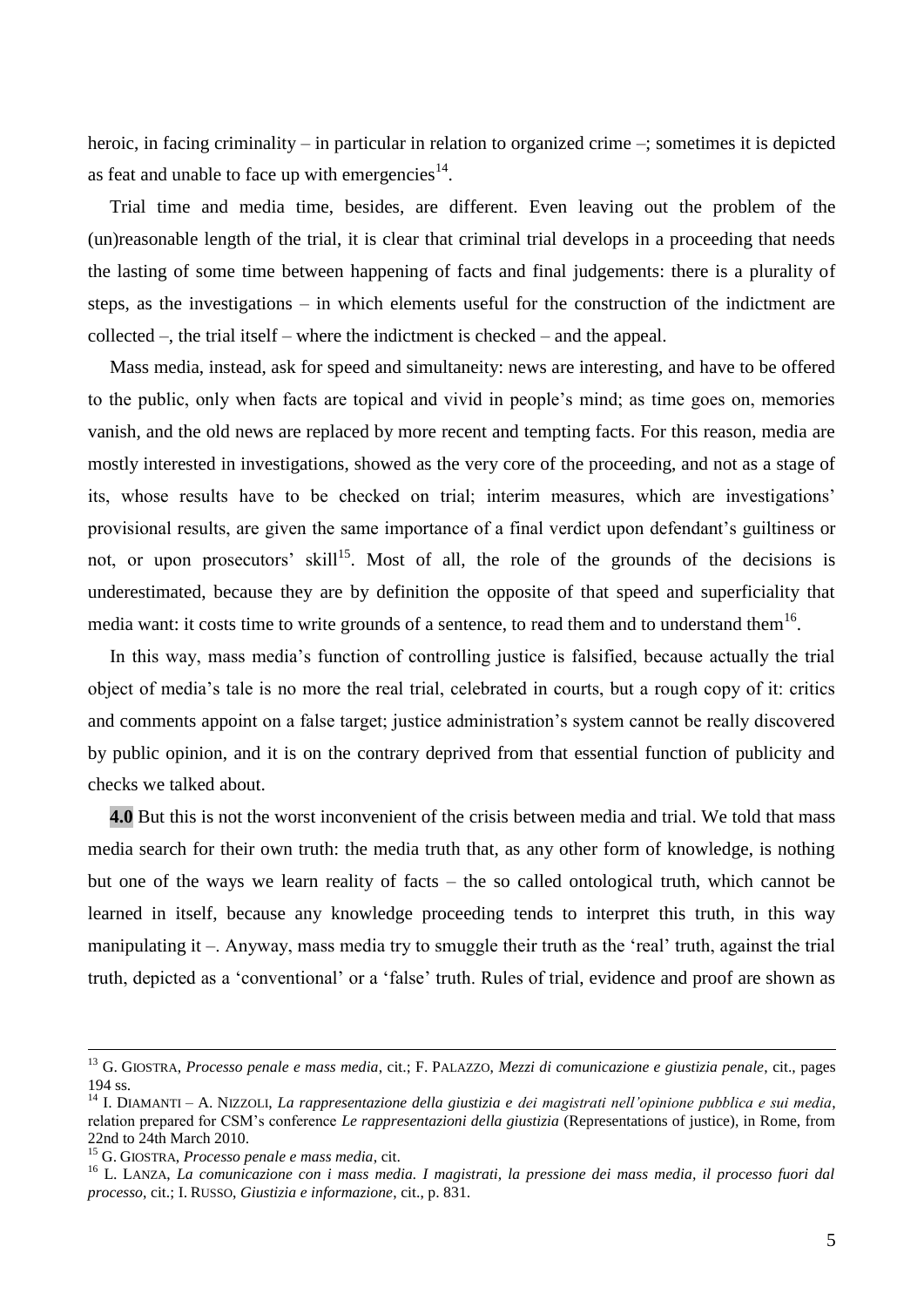useless formalisms that, instead of aiming at the human rights' safeguard, obstruct the full knowledge of facts by the public – they become just quibbles, technicalities –.

**5.0** By this way we get to the media trial, celebrated on networks – especially in TV talk shows – , which tries to replace, for its fastness and alleged perfection, the "old" trial in courts. In the media trial parties must possess fascinating personalities, around which charming stories, good for the public, can be created. This means searching in deep in a person"s private life, or pointing out personal features and behaviours; and this way of acting concerns also the description of prosecutors' and judges' personalities. Even these characters have to be shown to the public in such a way to excite popularity or unpopularity – all this looks like the phenomenon of supporting teams during football matches –. Media trial does not have rules to find and select evidences; on the contrary, all rumours, gossips, emotions are relevant. Reasoning with logic and laws does not exist: trial is a match you win or lose through your personal charm, or your ability to move the audience, to demonize the opponent, to shout louder than the others $17$ .

All this brings not only to moral decline of information, but also to de-legitimate trial as an instrument to solve conflicts. Trial truth is no more interesting for the public, is not important any more, but can only be the belated ratification of TV debates' results. It is no more criminal trial, but the media, especially TVs, that have to establish who is guilty or not; and the accused must develop his/her defensive strategy on TV shows. Trial's de-legitimation brings to judges' de-legitimation, shown as individuals unable to solve cases; the only, real judge is the public, which can decide with their favour defendant"s destiny. It is easy to understand that, in this way, trial"s shared nature is deleted: the decision, even the final one, is no more considered by the parties as the proper solution of their conflict, whatever the outcome. On the contrary, it will be always possible to go on TV to complain about the decision, and throw discredit on  $it^{18}$ .

There is also another way by which trial's importance and role is trivialized, through mass media. We are talking about cases of inquests and trials that involve politicians or people serving public offices that choose to defend themselves using mass media (for example, appearing in television news or shows, speaking from the columns of a newspaper, leaving messages on a web site); in this case, frequently their defensive strategy is to describe magistrates and in general

1

<sup>17</sup> A. GARAPON, *L"illusione della democrazia diretta*, in *I custodi dei diritti*, 1998, p. 70; G. GILARDI, *Giustizia, giudice e opinione pubblica*, cit., p. 159; E. BRUTI LIBERATI, *La rappresentazione mass-mediatica della giustizia*, cit.; N. RUSSO, *In video veritas: ovvero le verità mediatiche*, cit.; ID., *Giustizia: tra essere e apparire*. <sup>18</sup> G. GIOSTRA, *Processo penale e mass media*, cit.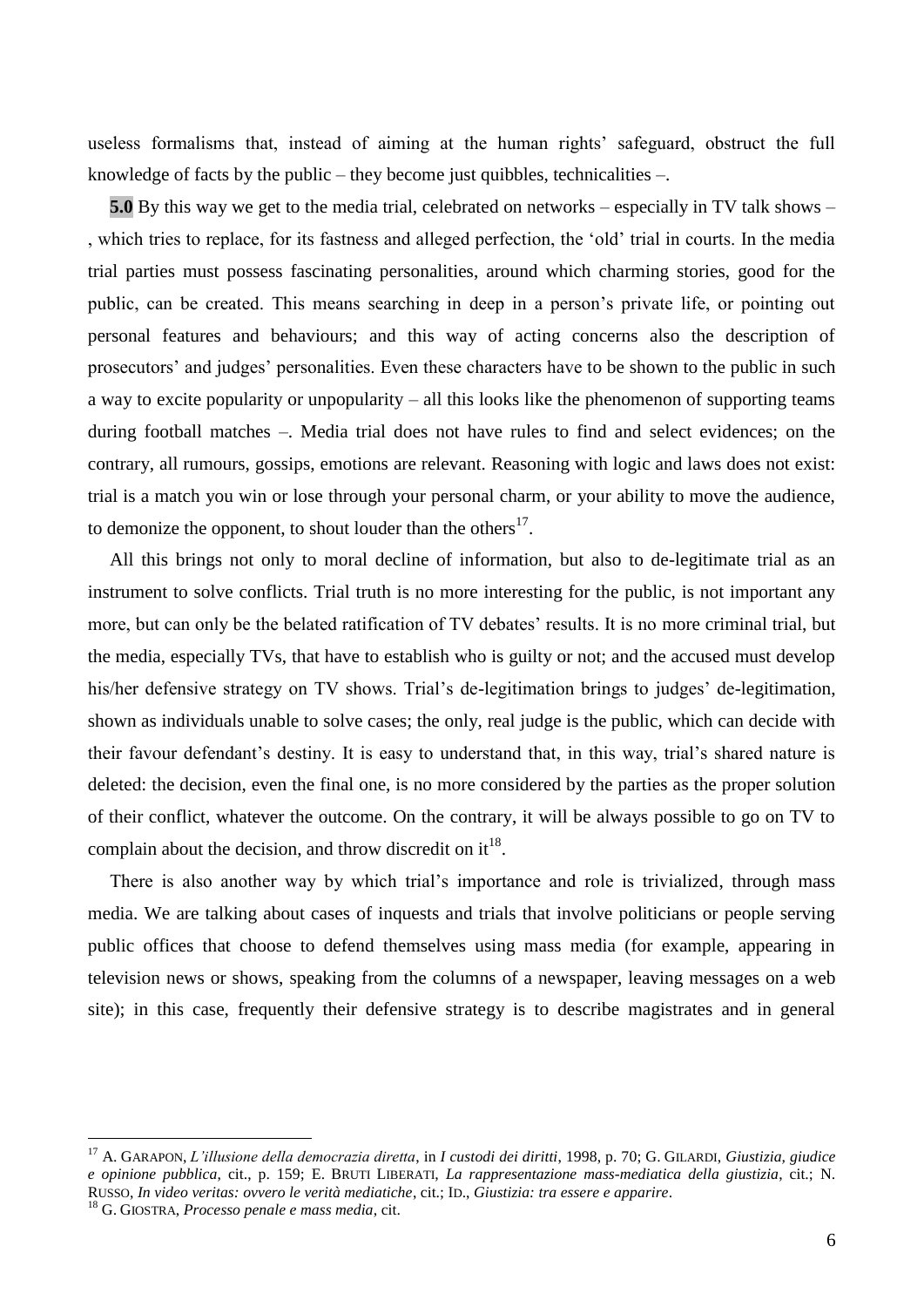judiciary as a political party, that use trial in an improper way, to impose some type of establishment in public power or society<sup>19</sup>.

In Italy this topic is of course sharpened by the problem of ownership and control upon mass media; anyway, what is to be underlined here, regardless of the merits of the single cases, is that when mass media describe trial as a politic instrument, they deprive it of its essential role of impartial instrument to solve conflicts and to apply the laws. In this way the very fabrics of democratic society are put in danger: the message that the public perceives is not the wrong working of a particular way to make justice, but the uselessness, the oldness, the harmfulness of justice itself, whose office could better be done by public-opinion polls.

The principal means to ride over this crisis between media and trial is the principle of loyal cooperation between institutions, among which mass media are necessary to check the democratic structure of a legal order $^{20}$ .

Judiciary itself has to give the good example, not only accepting but also requiring that media check trial and justice"s administration in general; because mass media can play the role of safeguard for the correct providing of jurisdiction, which means to avoid, discover or correct mistakes, and of sentinel of magistrates' independence and autonomy. Media's eye does not have to drive judges and prosecutors to act and behave like stars on the trial"s stage, but must stimulate conducts that are impartial and look impartial; because this is the way in which judiciary can legitimate its office of administrating justice, and its essential role in society. It is also necessary to avoid technicality or "legalise" language, when they are not necessary, and obstruct the knowledge of trial from the outside.

Mass media must take seriously their role of control. They have to give to the public complete, correct and serious information, not enslaved to some parties" interest, to commercial or profit needs, to economic powers. Journalists who write about justice must be well-trained and able to describe in a correct way how trial works, and explain accurately sentences' contents, because public opinion wants and deserves in-depth examinations. One of the principal goal media have to point at, regarding to this, is the education of the public in justice"s matters: they have to explain terms, concepts, proceedings, whose function – protecting fundamental human rights and society"s most important values – has to become generally understandable<sup>21</sup>. Only when one knows, he/she can check and be on the alert; only in this way we can be sure that justice will be administrated in the name of the people, and not in the name of public audience.

<sup>19</sup> I. RUSSO, *Giustizia e informazione*, cit., pages 830 ss; I. DIAMANTI – A. NIZZOLI, *La rappresentazione della giustizia e dei magistrati nell"opinione pubblica e sui media*, cit.

<sup>20</sup> I. RUSSO, *Giustizia e informazione*, cit., page 830; G. GILARDI, *Giustizia, giudice e opinione pubblica*, cit., p. 158.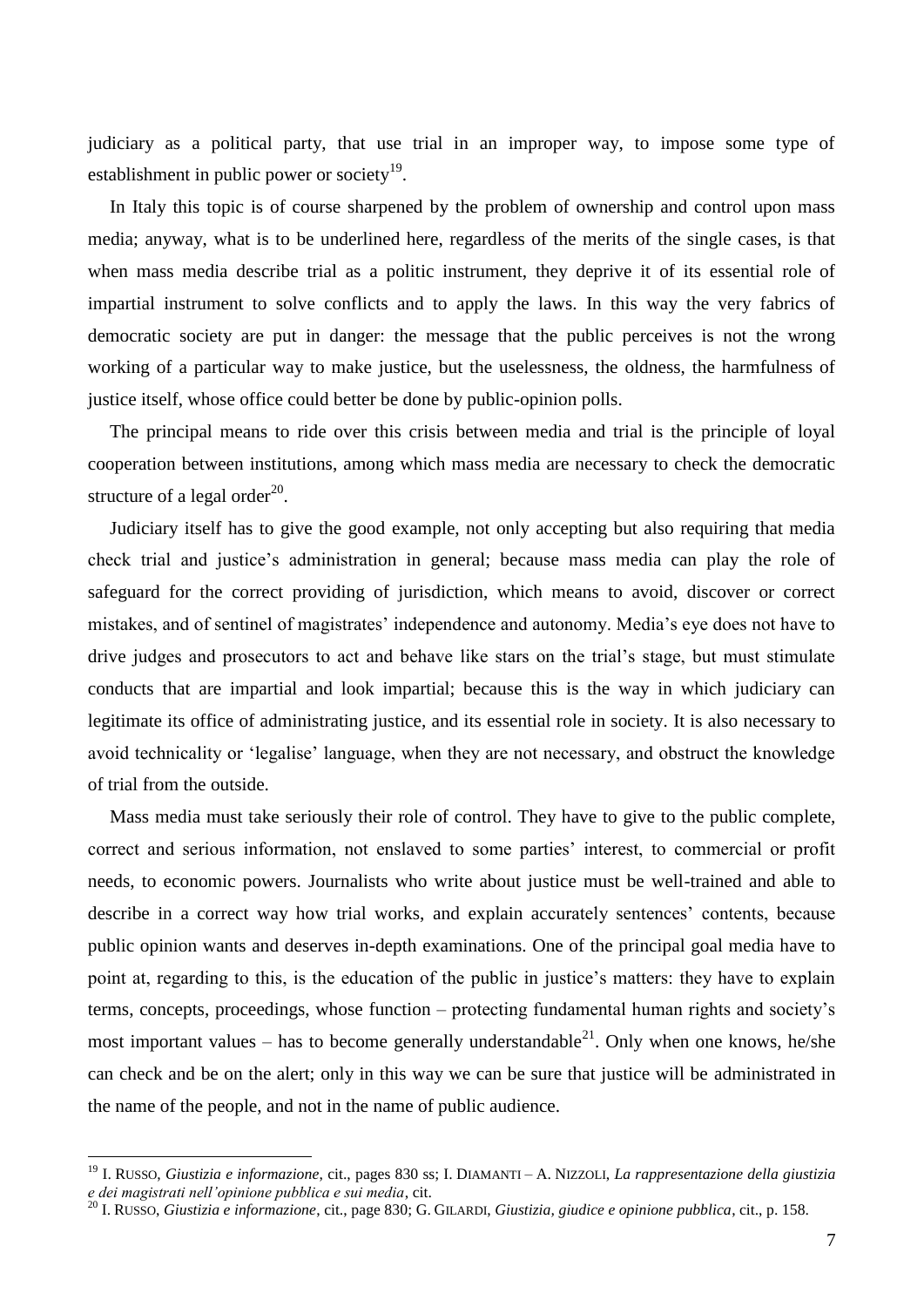Coming to the particular problem of media trial, Italian Authority for Guarantees in Communications has recently provided some guide-lines about the manner to represent trial and judicial cases in TV and radio programmes. Those who work on television, radio, newspapers and on the other media have to adopt self-regulation codes in these matters; these codes have to respect some fundamental principles. In particular: *a)* It has to be avoided a disproportionate and excessive media exposure of judicial cases, that have to be treated and find their solution in front of a court, and not in other places; *b)* This means that media trial must be avoided: this type of "trial" causes confusion in the audience, relating to the particular case, to the working of justice in general, and to the fundamental principles of criminal law and criminal trial; *c)* Information has to underline the central role of trial, of its rules – especially regarding to the principle for which no-one is guilty until the final sentence – and of its different stages; *d)* News on crime and on trial have to be inspired to principles of objectivity, completeness, correctness, and of protection of human dignity, avoiding turning someone"s pain in a variety show; *e)* Media have to narrate facts in a loyal way, with good faith, without fascinations created just to render them more charming; f) there must be a proportional relationship between the presence of a case on mass media and its social relevance (think about the difference between a crime against public administration and a crime of passion): information has to allow citizens to control public matters and not to satisfy private curiosity<sup>22</sup>.

**6.0** Freedom of expression is a fundamental right protected by the Italian Constitution and the ECHR.<sup>23</sup> Consequently, its limitations should be explicitly provided or based on a principle obtainable from the same source through a strict interpretation.

As common people, magistrates have the right to express their thoughts, which cannot be limited to interventions without resonance (which means, only on law journals), regardless of the contents, because the primary purpose of freedom of opinion is to protect dissent. In a democratic system, indeed, magistrates' opinions should be sought, not opposed.

At the same time, as justice is administered in the name of the people, the critics and the public discussion, bringing out the inertia and shortcomings, are functional to the growing of the real independence of the judiciary.

However, magistrates are subject to the limitations related to their function, in addition to those that are valid for every citizen. In particular, they must not abuse of their freedom of expression; in other words, they must not affect the magistrates" independence and impartiality while discharging

1

<sup>21</sup> G. GIOSTRA, *Processo penale e mass media*, cit.

<sup>22</sup> Read act n. 13/08/CSP, *Atto di indirizzo sulle corrette modalità di rappresentazione dei procedimenti giudiziari nelle trasmissioni radiotelevisive*, 31st January 2008, in G.U. n. 39, 15th February 2008; and *Codice di autoregolamentazione in materia di rappresentazione di vicende giudiziarie nelle trasmissioni televisive*, 21st May 2009.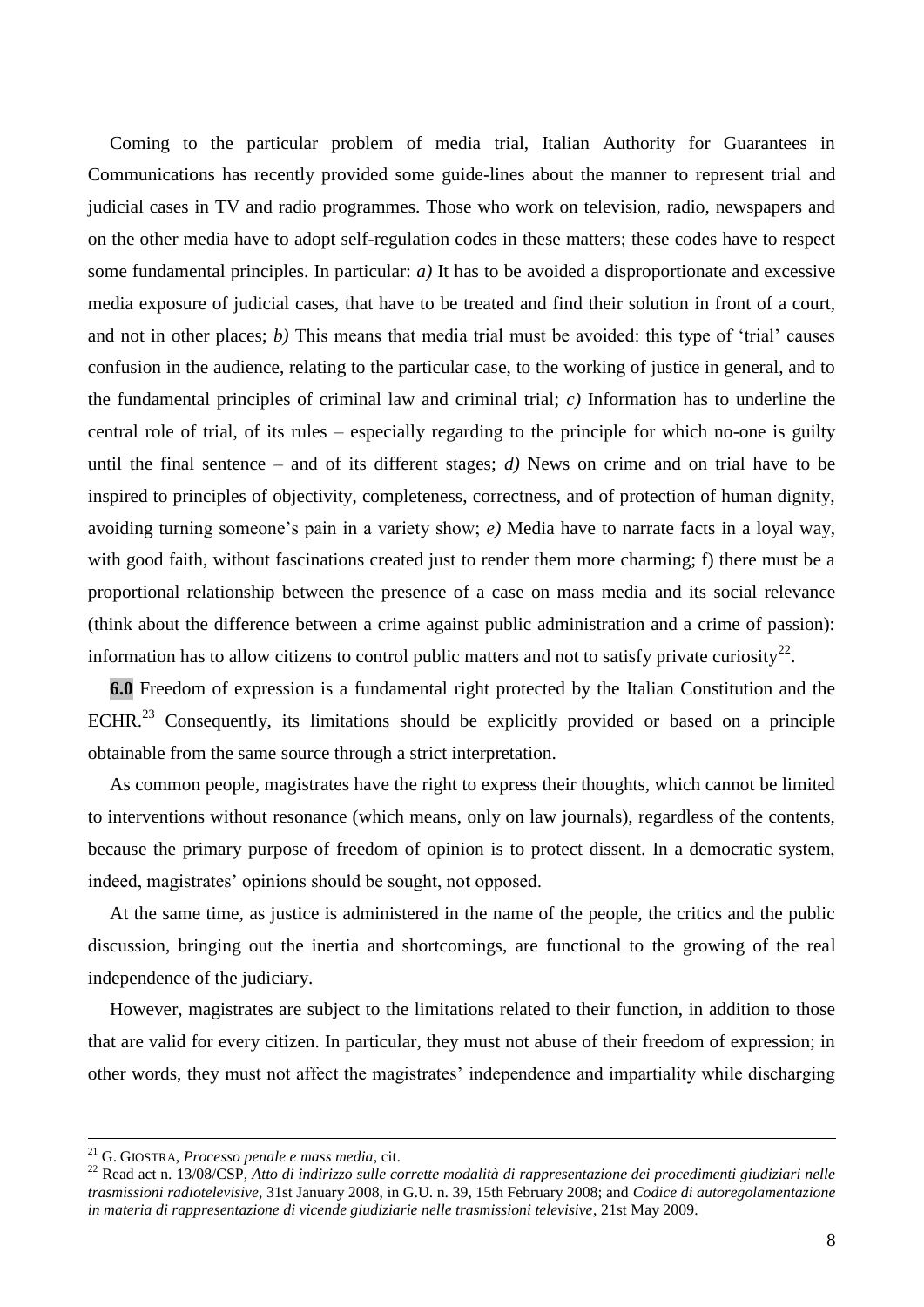their duties, which in Italy are also values of constitutional status (Article 101 co. 2 and Article 104 co.  $1)^{24}$ .

On the other hand, even Article 10 ECHR provides for the possibility of imposing limits on freedom of expression, *inter alia*, to safeguard the impartiality of the judiciary.

Nonetheless, the limit for fundamental freedoms should be sought with the utmost rigor, in order not to compress them in an illiberal way, by following preset parameters.

Consequently, the magistrate, without talking about the merits of the proceedings which he/she is dealing with, sometimes not only can but must speak and interact with the mass media, like any authoritative person who performs public functions and exerts a moral and intellectual influence on citizens through his/her office. For example, information is a duty for phenomena such as terrorism or mafia, which reproduce through environmental complicity.

Anyway, a magistrate"s opinions, in particular those which are related to criminal proceedings, may have problematic consequences, "*for the prevention of crime, for the protection of health or morals, for the protection of the reputation or rights of others, for preventing the disclosure of confidential information or for maintaining the authority and impartiality of the judiciary*" (Article 10 E.C.H.R.).

In our opinion, guidelines indicating a behavioral model should be developed, without imposing outright prohibitions *a priori*. In other words, the level of ethics and professionalism should be preferred rather than the disciplinary one. In the end, the magistrate, as a person in charge of judging others, should pursue moral excellence, also in the way he/she expresses his/her thoughts.

**7.0** Having regard to international law, the ECHR rules (at least) two aspects of the relations between the administration of justice and the mass media.

First, Article 6 ECHR states the principle of public hearings, admitting, however, exceptions, *inter alia* (§ 1), for the press.

Second, Article 10 ECHR protects freedom of thought and expression<sup>25</sup>; however, § 2 lists the limits, which must be "*necessary*" and "*prescribed by law*". Anyway, a general principle imposes a strict interpretation of the exceptions and the conflict between principles must be resolved case by case.

1

<sup>23</sup> See Disciplinary Section of C.S.M., Decision No. 37 of 1998 "*common heritage of liberal culture, which recognizes the positive value and importance of social dissent, discussion and criticism*".

 $^{24}$  Italian Costitutional Court, Decision No. 100 of 1981.

<sup>&</sup>lt;sup>25</sup> That includes the freedom to inform and to be informed, and, since Decision December 7, 1976, *Handyside v. United Kingdom, "it is applicable not only to "information" or "ideas" that are favourably received or regarded as inoffensive or as a matter of indifference, but also to those that offend, shock or disturb the State or any sector of the population"*; in http://www.echr.coe.int/echr/en/hudoc/.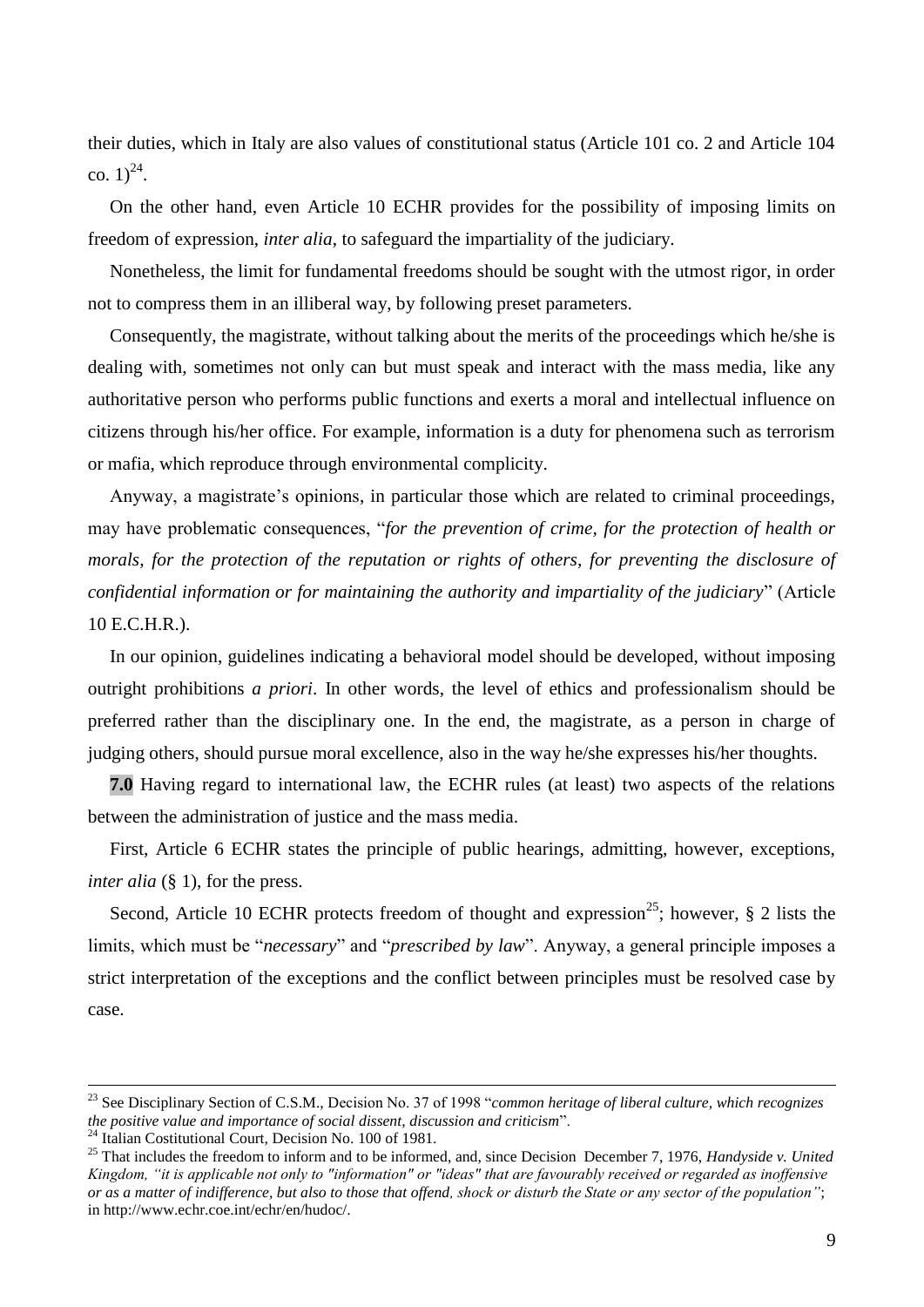Starting from the careful distinction between facts and value judgments, the European Court of Human Rights has had a pervasive control over the restrictions imposed by the Member States on freedom of expression in order to protect the mass media as an essential tool for the exercise of (individual and collective) right of information. The existence of facts can be demonstrated, whereas the truth of value judgments is not susceptible of  $\text{proof}^{26}$ .

The Court decreed, regarding the limit concerning the "*authority and impartiality of the judiciary*", that "*the term "judiciary"* (…) *comprises the machinery of justice or the judicial branch of government as well as the judges in their official capacity*" and "*the phrase "authority of the judiciary" includes, in particular, the notion that the courts are, and are accepted by the public at*  large as being, the proper forum for the ascertainment of legal rights and obligations and the *settlement of disputes relative thereto; further, that the public at large have respect for and*  confidence in the courts' capacity to fulfill that function"<sup>27</sup>.

This limit is infringed by "*statements which are likely to prejudice, whether intentionally or not, the chances of a person receiving a fair trial or to undermine the confidence of the public in the*  role of the courts in the administration of criminal justice"<sup>28</sup>.

For magistrates appointed to deal with a specific proceeding, the risk of seeming not impartial is so strong to preclude them from expressing any opinion about it; for others must be assessed in relation to the case. In fact, the Court decreed that "*the judicial authorities are required to exercise maximum discretion with regard to the cases with which they deal in order to preserve their image as impartial judges. That discretion should dissuade them from making use of the press, even when provoked. It is the higher demands of justice and the elevated nature of judicial office which impose that duty*" <sup>29</sup>. Actually, "*regard must* (…) *be had to the special role of the judiciary in society. As the guarantor of justice, a fundamental value in a law-governed State, it must enjoy public confidence if it is to be successful in carrying out its duties*" 30 .

<sup>26</sup> See Decision February 24, 1997, *De Haes and Gijsels v. Belgium*.

<sup>27</sup> See Decision April 26, 1979, *Sunday Times v. United Kingdom I*, in http://www.echr.coe.int/echr/en/hudoc/, concerning an injunction of non-publication of an article on the conduct of judicial proceedings on thalidomide, under the law of Contempt of Court.

<sup>&</sup>lt;sup>28</sup> See Decision August 19, 1997, *Worm v. Austria*, concerning journalistic interventions likely to affect the conduct or outcome of criminal proceedings, in http://www.echr.coe.int/echr/en/hudoc/; see Decision July 8, 1986, *Lingens v. Austria*, *ibidem*, too.

<sup>&</sup>lt;sup>29</sup> See Decision September 16, 1999, *Buscemi v. Italy*, concerning a letter written by a President of a Juvenile Court to a newspaper to answer to statements made by the father of a child entrusted to an institution for children; in http://www.echr.coe.int/echr/en/hudoc/.

<sup>30</sup> Therefore, "*it may* (…) *prove necessary to protect such confidence against destructive attacks that are essentially unfounded, especially in view of the fact that judges who have been criticized are subject to a duty of discretion that precludes them from replying*"; Decision April 26, 1995, *Prager and Oberschlick v. Austria*, in

[http://www.echr.coe.int/echr/en/hudoc/.](http://www.echr.coe.int/echr/en/hudoc/) Albeit in *obiter*, the decision recognized the legitimacy of restrictions on the right of expression arising from national legislation which imposes a duty of discretion to the magistrates.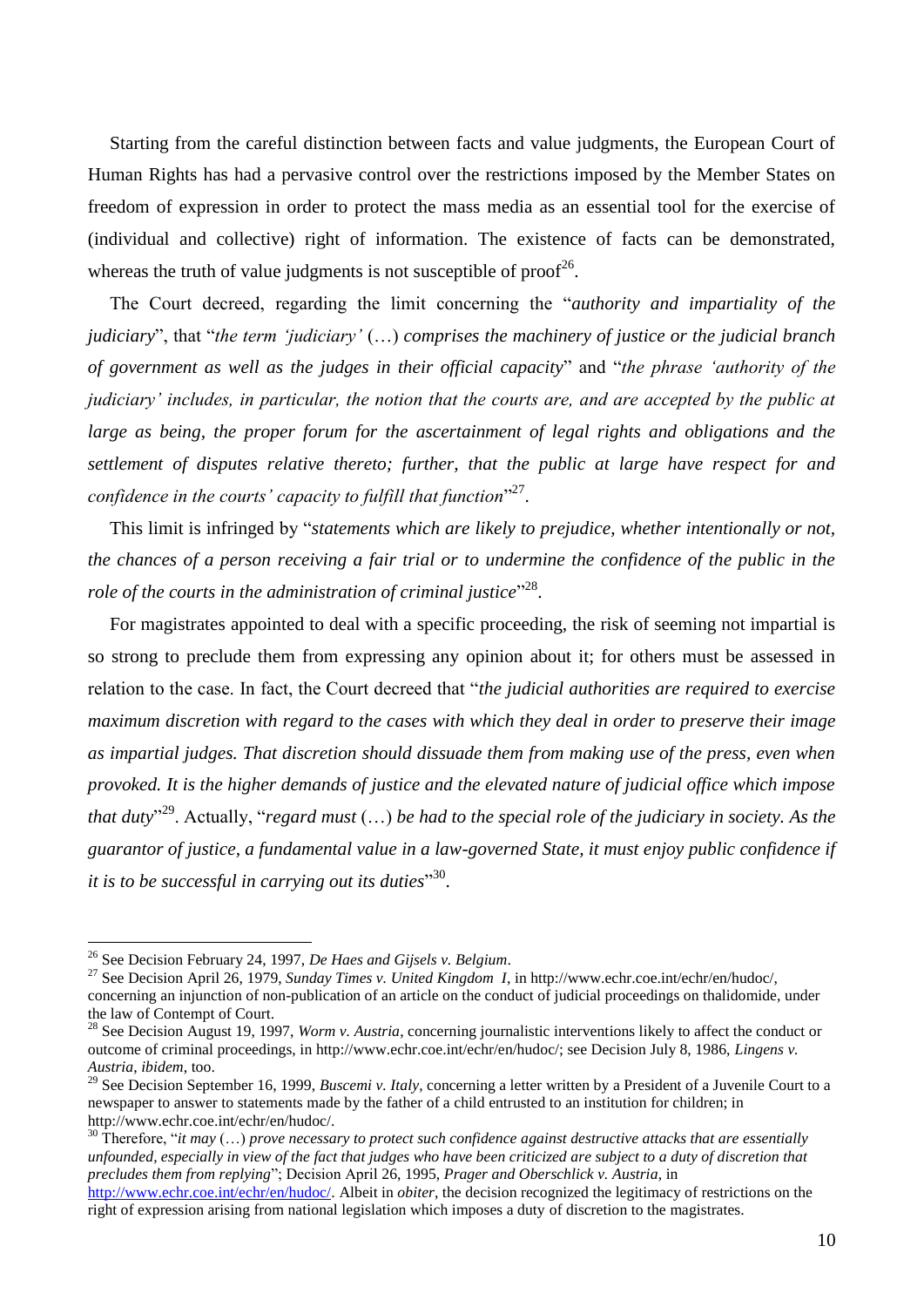Consequently, the magistrate seems to have a radical duty of self-restraint (the so called duty of discretion) in relation to specific cases, even when he/she is not appointed to deal with them.

With regard to the presumption of innocence, Article 6 § 2 ECHR "*cannot therefore prevent the authorities from informing the public about criminal investigations in progress, but it requires that they do so with all the discretion and circumspection necessary if the presumption of innocence is to be respected*" <sup>31</sup>. Obviously, the principle also applies to the Judicial Authority, regardless of whether it is or it will be appointed to deal with that specific proceeding.

**8.0** In Italy there are three levels of discipline of the relations between magistrates and mass media<sup>32</sup>: criminal, disciplinary, ethics.

First, Legislative Decree No. 109 of 2006 provides for six cases of disciplinary rules relating to the matter in question; these cases can cover a wide area and for this reason they can preclude the showing of any kind of opinion concerning specific cases $^{33}$ .

Article 5 of Legislative Decree No. 106 of 2006 provides for specific rules for the prosecutors. At a glance: the information given to the press must relate to the Office impersonally, which means without showing the names of the magistrates who deal with the specific case; only the Office Chief or the magistrates designated by himself can give information to the mass media; the Chief must also report the conducts in violation to the Judicial Council.

This ruling is aimed at avoiding excessive limelight, even unintentional, but it threatens to radicalize the hierarchical structure of the Office of Attorney.

Second, the Ethics Code adopted by the Italian National Magistrates Association (A.N.M.) in 1994, albeit containing no legal rules and applying only to members of the Association with sanctions that affect merely the *status* of membership, promotes the behavior and style of the magistrates; it is a hermeneutic support for the Disciplinary Section of the C.S.M.<sup>34</sup>, too.

Article 6 of such Code of Ethics<sup>35</sup> does not prohibit, absolutely and unrealistically, relations with the mass media at all; as sometimes to give information is even a duty, it provides for guidelines

<sup>31</sup> See Decision February 10, 1995, *Allenet de Ribemont v. France*, in http://www.echr.coe.int/echr/en/hudoc/.

<sup>&</sup>lt;sup>32</sup> And they do not necessarily coincide. As Disciplinary Section of CSM, Decision No. 76 of 2003, decreed, a breach of the Ethics code could be index of a disciplinary offense, but sometimes falls below (for example, retraining requirements, availability to users, prudent management of resources *et coetera*).

 $33$  In particular: a) disclosure, even caused by negligence, of confidential acts of the proceedings or whose publication is banned (art. 2, lett. u); b) violations of the duty of confidentiality on the pending or defined proceedings when it is likely to prejudice the rights of others (art. 2, lett. u); c) public statements or interviews concerning individuals involved in pending proceedings, not defined by decision not subject to ordinary appeal (art. 2, lett. v); d) to seek the publication of news relating to one"s own office or to create and use privileged or confidential information channels (art. 2 lett. Aa); e) making statements and interviews in violation of the *criteria* of balance and measure (art. 2, lett. Bb); f) to publicly express consent or dissent on a proceeding when, for the position of the magistrate or the manner in which the opinion is expressed, is likely to affect the freedom of decision (art. 3, lett. f).

 $34$  Which is the self – government institution of the Judicial Autority in Italy.

<sup>&</sup>lt;sup>35</sup> In [www.associazionemagistrati.it.](http://www.associazionemagistrati.it/) Article 6 (Relations with the press and other mass media) – our translation: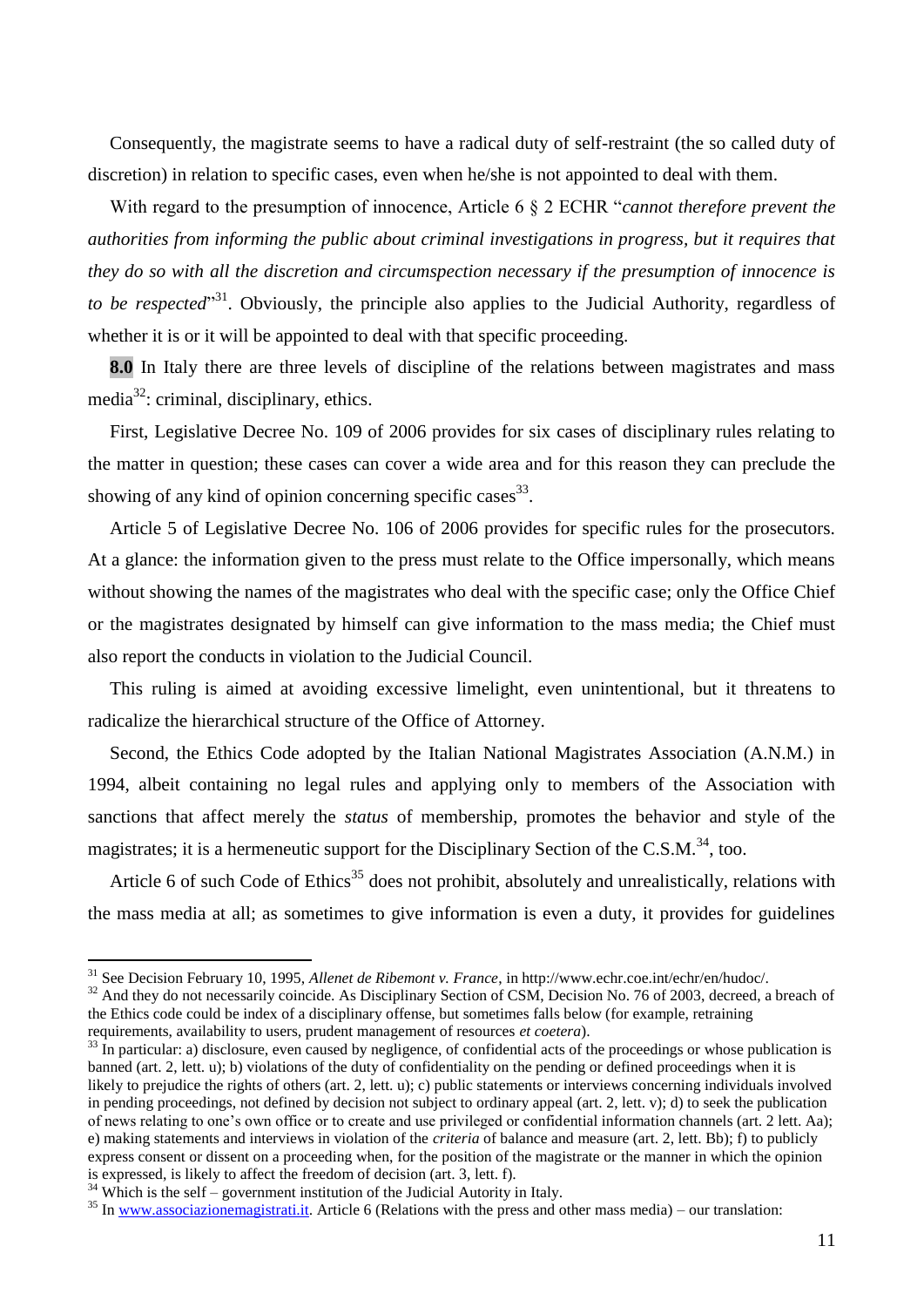about how the magistrate should act. In compliance with the duty of discretion, magistrates should avoid vanity and purpose of personal visibility and must express their opinions in a professional way, observing the *criteria* of balance and measure.

On the one hand, the duty of discretion enforces the public image of magistrates as isolated from politics as well as the trust in them; on the other hand, it is essential for their professional, moral and social authority.

Nonetheless, this does not mean that the citizen/magistrate cannot, with humility, try to grow the culture of legality, since the widespread illegality is a matter of costume, which can best be amended in advance, rather than in a purely repressive way. He/she has the right to interact with other institutions even in a very critical way, but certainly not challenging the legislative or executive powers, which may seem the result of ideological or partisan options.

**9.0** Furthermore, in Italy the duty of discretion of magistrates had been enucleated by the disciplinary case since the 70s, in a twofold sense.

Strictly speaking, duty of discretion refers to proceedings in which magistrates are or will be called to perform their functions or where a stage has been defined by their intervention; in this case, it forbids any kind of statement. However, the magistrates still have the rights to:

 make statements about pending proceedings or judicial investigations of particular importance, in order to contribute to a correct public information;

 $\triangleright$  defend themselves against defamatory attacks pertaining to the exercise of judicial function;

 $\triangleright$  correct erroneous information in order to protect the reputation of the individuals involved in the proceedings.

Nevertheless, the magistrate must not make statements regarding any case which he/she may be charged to deal with that may call into question his/her impartiality and his/her freedom of opinion, or risk to vanish the secret or jeopardize ongoing investigations or interfere with the proper conduct of proceedings being handled<sup>36</sup>. The magistrate should avoid offensive or false expressions and limelight, too $37$ .

<sup>&</sup>quot;*Reporting to the press and other media, the magistrate shall not seek the publication of news relating to the activity of the Office.*

*When it is not bound to secrecy or confidentiality of information known for reasons of his/her office and feels the need to provide news in order to ensure correct information to citizens and the exercise of freedom of the press, or to protect the reputation of the citizens, he/she must avoid the creation or use of personal or privileged information channels. Provided the freedom of expression, the magistrate follows the criteria of balance and measure in statements and interviews to newspapers and other media of mass communication.*".

<sup>36</sup> *Ex plurimis*, see Disciplinary Section of CSM, Decision June 3, 2004.

<sup>&</sup>lt;sup>37</sup> There is no disciplinary responsibility, for example: when a magistrate, not requesting any person to collect his/her interviews, gives short answers (30 seconds) against the pressing questions of the mass media (Decision No. 174 of 1998); when a magistrate is merely repeating what has already been explained in a public measure to clarify facts of particular interest (Decision No. 104 of 1999); when a magistrate, in an interview, adds anything to what has been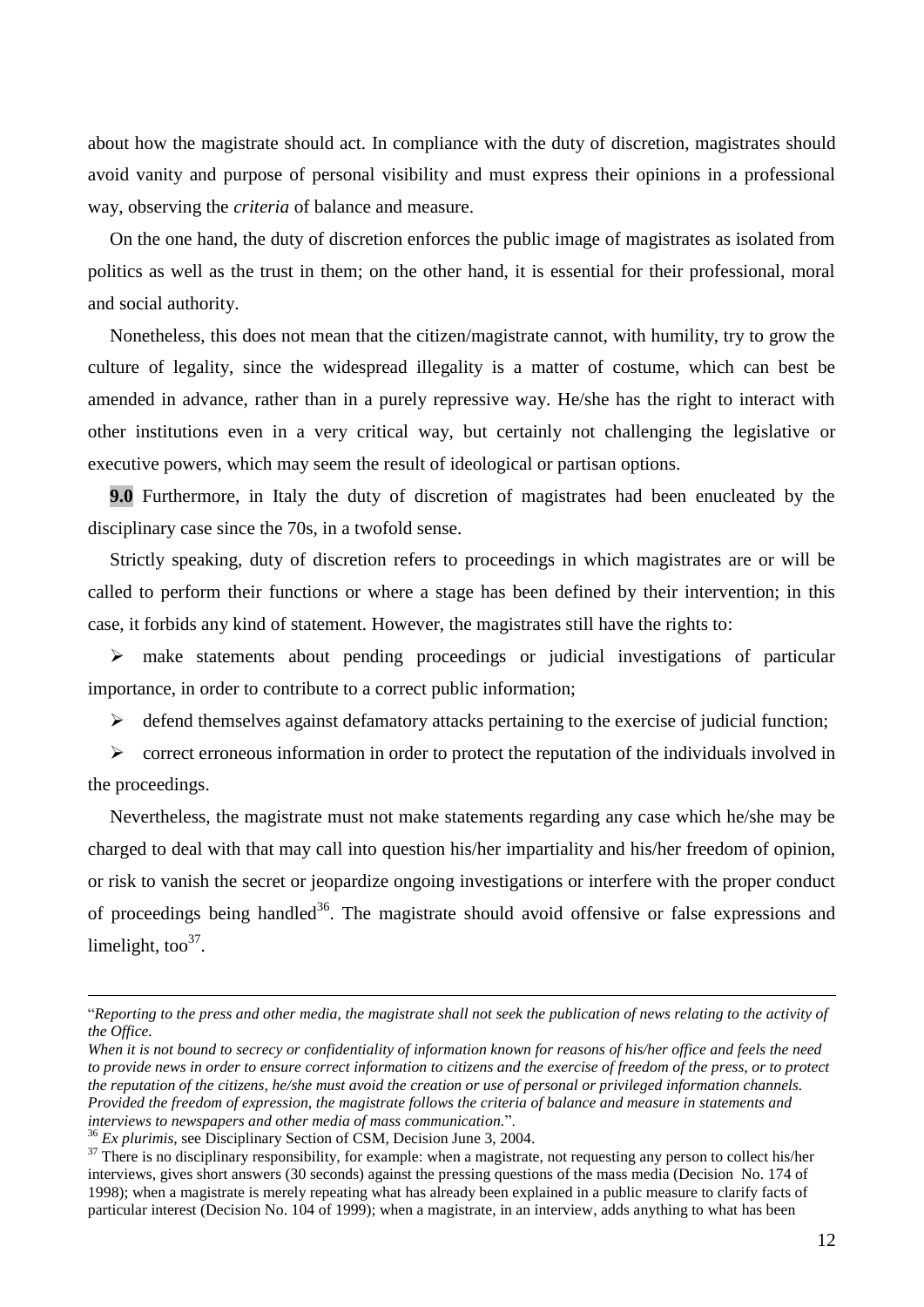The magistrate can make comments about cases he/she does not and will not deal with, exercising his/her right to criticize, but the statements should respect the historical truth and must not be gratuitously offensive<sup>38</sup>.

Generally speaking, the Italian Supreme Court stands on the same settings<sup>39</sup>.

Extra-judicial duty of discretion concerns matters not pertaining to judicial proceedings; so, it is inherent to the freedom of expression, a fundamental human right. Therefore, the decisions of the Disciplinary Section of CSM are characterized by a careful balance of the involved interests and, most of the time, it is exculpatory $40$ .

Again, the jurisprudence of the Italian Supreme Court and of the Disciplinary Section of CSM seem to correspond.

In particular, the Italian Supreme Court adopts the same standards in valuing the assertion of the right to criticize, which is also valid for common people, and verifies both the existence of a public interest in order to know the statements and the use of inoffensive expressions. On the other hand, whenever a magistrate commits a crime with his/her statements, there will always be also a disciplinary responsibility $41$ .

Instead, the expression by a magistrate of controversial political views not shared by a more or less extensive public is to consider within the bounds of his/her freedom when he/she respects the formal limit of continence. The standard to judge it, given the decay of morality and of political language, is the same used for political criticism, as there is no reason to believe that the same expression (of political content) can have a different offensive attitude as it comes from a politician or a magistrate<sup>42</sup>.

disclosed by the media and with a sober tone explains the statements of a "boss" during an interrogation, in order to avoid further allegations (Decision No. 122 of 1999); when a magistrate, in an interview on the workings of government and law enforcement concerning major social events, uses free from falsehood, clear and not offensive words, having regard to the content and the temporal context of the interview (Decision No. 33 of 2003).

 $3$  See CSM Resolution April 18, 1990.

<sup>&</sup>lt;sup>39</sup> For example, see Cass. SS. UU. Decision No. 19659 of 2003 decreed that a magistrate should avoid overall polemical comments, having regard of where they were published (on a law journal), so that a large audience had a hint of a conflict between two judicial bodies.

 $40$  For Disciplinary Section of CSM, Decision No. 54 of 1999 the magistrate, meaning conduct a historical, social and political analysis, can express opinions about major institutional events, without wishing to discredit the work of other institutions and without gratuitous insult.

<sup>41</sup> See Cass. SS. UU, Decision No. 24666 of 2009: "*statements that represent the Constitutional Court as conditioned and contiguous - at least in some of its members - to an other power of the State, assume an offensive significance and escape the bounds of legitimate right to criticize, thus complementing the offense under Article 4, first para. d) Legislative Decree no. 109 of 2006*".

 $^{42}$  Ex plurimis, see Cass. SS. UU., Decision No. 7443 of 2005, concerning the case of a judge who declared during an interview, that "*we must put away this ugly people*", referring to the Government, in connection with the passing of some laws and the failure adoption of other legislative measures necessary, in his/her opinion, for the good of the country and also the conduct of the President of the Council of Ministers and its parliamentarians, in the context of criminal proceedings that had seen them involved.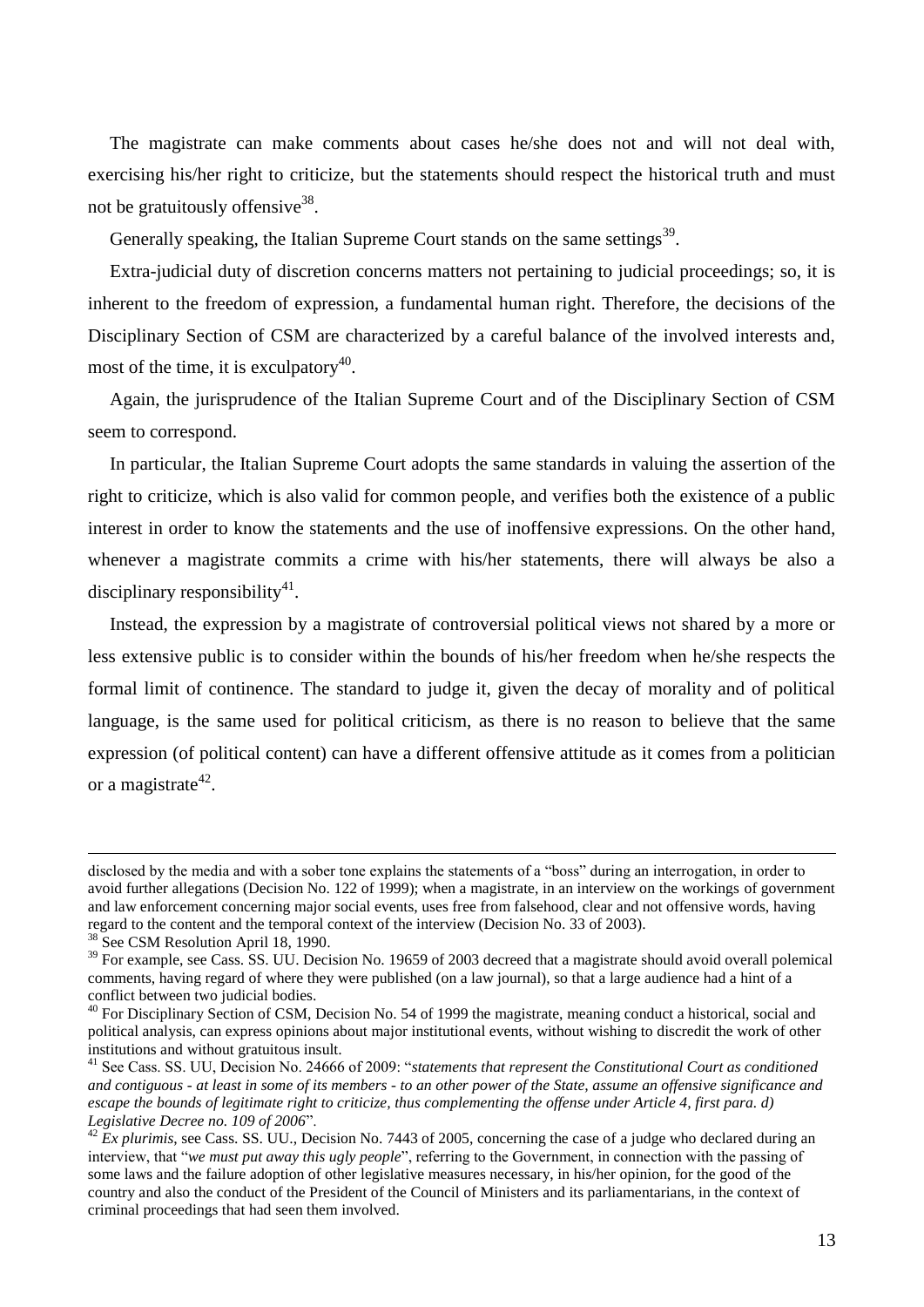Such kind of behavior does not either violate Article 6 of the aforementioned Code of Ethics, because although the statements (free of falsity and defamatory connotations) could have been more sober, nonetheless, in relation to the particular historical moment in which they were issued, characterized by strong social tensions, have not exceeded the ethics bounds placed in defense of the judicial function, nor the image of independence and impartiality of each individual magistrate<sup>43</sup>.

In the end, the elasticity of the ethical rules make them adaptable to the peculiarities of the case and, for the same reason, better suited for fundamental right than the rigid disciplinary rules.

**10.0** It has been examined so far that the judiciary"s relationship with journalism finds an inflexible limit in the protection of secrets and in persons" dignity; it has been also said that the individuals" right to privacy must be respected in the correct balance with the right of publicity and the public's interest to receive information about the activity of State bodies<sup>44</sup>; in any case, judicial public declarations must observe reservedness and discretion<sup>45</sup>.

Magistracy"s deontology in relation to media is therefore closely connected with procedural rules.

Since the privileged ambit of media"s interest in the judicial activity is the preliminary inquiry, as the historical evolution described *supra* shows, it is now time to analyze some of the crucial issues raised by media information on investigations.

**11.0** The journalists' right to inform, the public's right to be informed and the judicial power and duty to ascertain the truth without external infringements are constitutional principles<sup>46</sup> that in practical experience may become reciprocally antithetical, but are equivalent from a hierarchical point of view in Italian law<sup>47</sup>. Thus the sacrifice of a principle is thought to be justified only when the other one would be otherwise more intensively prejudiced. This is why the Italian criminal procedural legislation did not opt for a hands-off approach, leaving to each prosecutor the choice

<sup>&</sup>lt;sup>43</sup> See Cass. SS. UU., Decision No 7505 of 2004, concerning comments on events that took place in Genoa during the G8 summit in 2001.

<sup>&</sup>lt;sup>44</sup> See especially passages *supra* about art. 2 section 1 letters U, V, Z, AA, BB and art. 3 §1 letter I legge 23 febbraio 2006, n. 109; art. 5 d.lgs. 20 febbraio 2006, n. 106; art. 6 ANM Ethical Code

 $45$  Art. 1 legge 23 febbraio 2006, n. 109; art. 12 §2 ANM Ethical Code

<sup>46</sup> Respectively arts. 21 §1; 21 §2; 101 §2 and 112 Constitution; since the introduction in 2001 of new art. 117 Constitution, also art. 6 ECHR and art. 10 ECHR commented *supra* have a constitutional rank in Italian law; the same can be said for art.19 n.2 UN"s International Agreement on civil and political right, ratified by Italy in 1977; art. 19 Universal Declaration of Human Rights, though being international soft law, is binding pursuant to art. 10 Constitution. About the connection between art. 112 Constitution and secrecy, see Corte Costituzionale, 420/1995, quoted in P. LONGO, N. GHEDINI, *Commentario costituzionale al Codice di procedura penale*, p.154

<sup>47</sup> Corte Costituzionale, 29 gennaio – 10 febbraio 1981, n. 18, in *Giurisdizione Costituzionale,* 1981, 92; Pier Paolo RIVELLO, *Segreto (profili processuali)*, in *Digesto delle discipline penalistiche,* IV edition, vol. XIII, Torino, 1997, p. 81; TOSCHI, *Il segreto nell"istruzione penale,* Milano, 1988, 24; similarly, about the constitutional necessity of a balance of the said three principles, Carlo Federico GROSSO, *Segretezza e informazione nel nuovo processo penale,* in *Politica del diritto,* 1990 (1), 77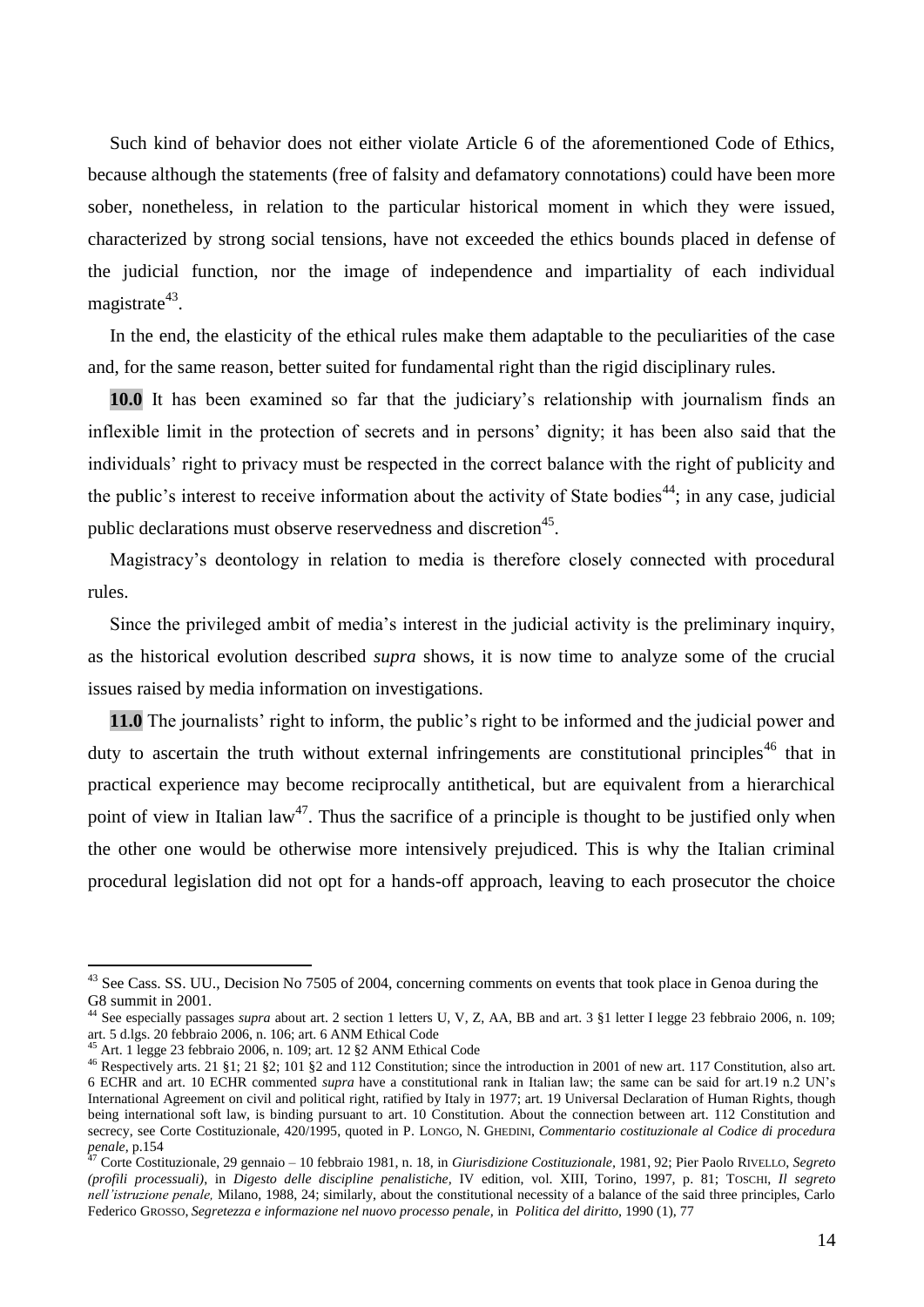whether (and to what extent) to keep investigation acts secret or to make them public<sup>48</sup>, but on the contrary aimed at preserving unbiased sources of evidence, the independence of the judiciary from the public"s expectations, and the internal consistency of the procedural system.

In fact the Italian Code, although based on the adversary system, inclines to a certain dilation of both the inquiry secret (the so called internal secret, i.e. the secret vis-à-vis the defendant) and the ban on the publication of procedural acts (this is the so-called external secret, i.e. secrecy vis-à-vis the outside of the proceedings<sup>49</sup>). Media may not disseminate, neither by quotation nor in summary, any part of the content not only of undiscovered acts – i.e. those still unknown to one or more of the defendants –, but also of the acts that the prosecution attorney decides to keep secret in order not to prejudice investigations about other people or other police operations (internal secrecy). Moreover, there is a ban on publications, even if only partial, of procedural acts – although already discovered to the defendant – before the conclusion of investigations and preliminary hearing, thus the content of such acts can only be published in summary (external secrecy). In addition to all this, investigation acts that are not used during the public trial may not be published until the end of the appeal process<sup>50</sup>, i.e. presumably after some years, so that also appeal judges will have no way to read investigation acts that were subject to exclusionary rules, therefore the consistency of the procedural system is preserved. The aforementioned legitimacy of publications in summary, although doctrine initially alleged it was a hypocritical way-out<sup>51</sup>, is now widely accepted as a balanced compromise: it has a lower impact than excerpts and quotations from process  $\arccos^{52}$ , it prevents the judge from reading in the newspapers what he/she could not read by effect of exclusionary rules<sup>53</sup>, it makes the Italian system closer to the German one, i.e. one of the most widely estimated for its effectiveness in preserving both investigations secrecy and freedom of information<sup>54</sup>.

<sup>48</sup> This solution was supported by Glauco GIOSTRA, *Processo penale e informazione,* Milano, 1989, p.36; while former code was in force, E. FORTUNA, *Riflessioni sul segreto istruttorio,* in *Critica penale,* 1981 (3-4), 49 ff., V. GREVI, *Segreto istruttorio e stampa,* in *Quaderni Giustizia,* 1982 (6), 6

<sup>49</sup> Internal and external secrecy are longstanding categories of Italian doctrine about the criminal process: see V. PISAPIA, *Il segreto istruttorio nel processo penale,* Milano, 1960, pp. 43 and 129

<sup>50</sup> Italian Criminal Procedural Code (hereinafter "CPP"), respectively: art. 329 §§1 and 3.a, 3.b; art. 114 §1; art. 114 §§2 and 7 in joint construction; art. 114 §3. The defendant may agree about a later discovery of an act, thus extending its internal secrecy. Such rules imply that internal secrecy covers the judge"s ordinance compelling the prosecution to integrate investigations or to issue a count (arts.410 §3 and 409 §§4 and 5); besides, internal secrecy shall be maintained, during the appeal proceedings against an interim measure, on all those investigation acts that have not been discovered to the judge authorizing such measure: S. PALLA, *Art. 329,* in G. LATTANZI, E. LUPO, *Codice di procedura penale, Rassegna di giurisprudenza e di dottrina,* vol. V, book 1, Milano, 2003, p.17

<sup>51</sup> Ennio FORTUNA, in E. FORTUNA, S. DRAGONE, E. FASSONE, R. GIUSTOZZI, A. PIGNATELLI, *Manuale pratico del nuovo processo penale,* IV edition, Padova, 1995, p.281; Pier Paolo RIVELLO, *Segreto (profili processuali)*, in *Digesto delle discipline penalistiche,* IV edition, vol. XIII, Torino, 1997, p.86

<sup>52</sup> *Relazione al progetto preliminare del CPP,* in *Official Journal of the Republic of Italy (Gazzetta Ufficiale della Repubblica Italiana)*, 24 ottobre 1988, n. 250, Suppl. Ord. n.2, p. 49

<sup>53</sup> D. SIRACUSANO, A. GALATI, G. TRANCHINA, E. ZAPPALÀ, *Diritto processuale penale,* II edition, vol. I, Milano, 1996, p. 256

<sup>54</sup> Marcel LEMONDE, in AA. VV., *Procédures pénales d"Europe (sous la direction de Mireille DELMAS-MARTY),* Italian translation by Mario CHIAVARIO, Padova, 1998, p.621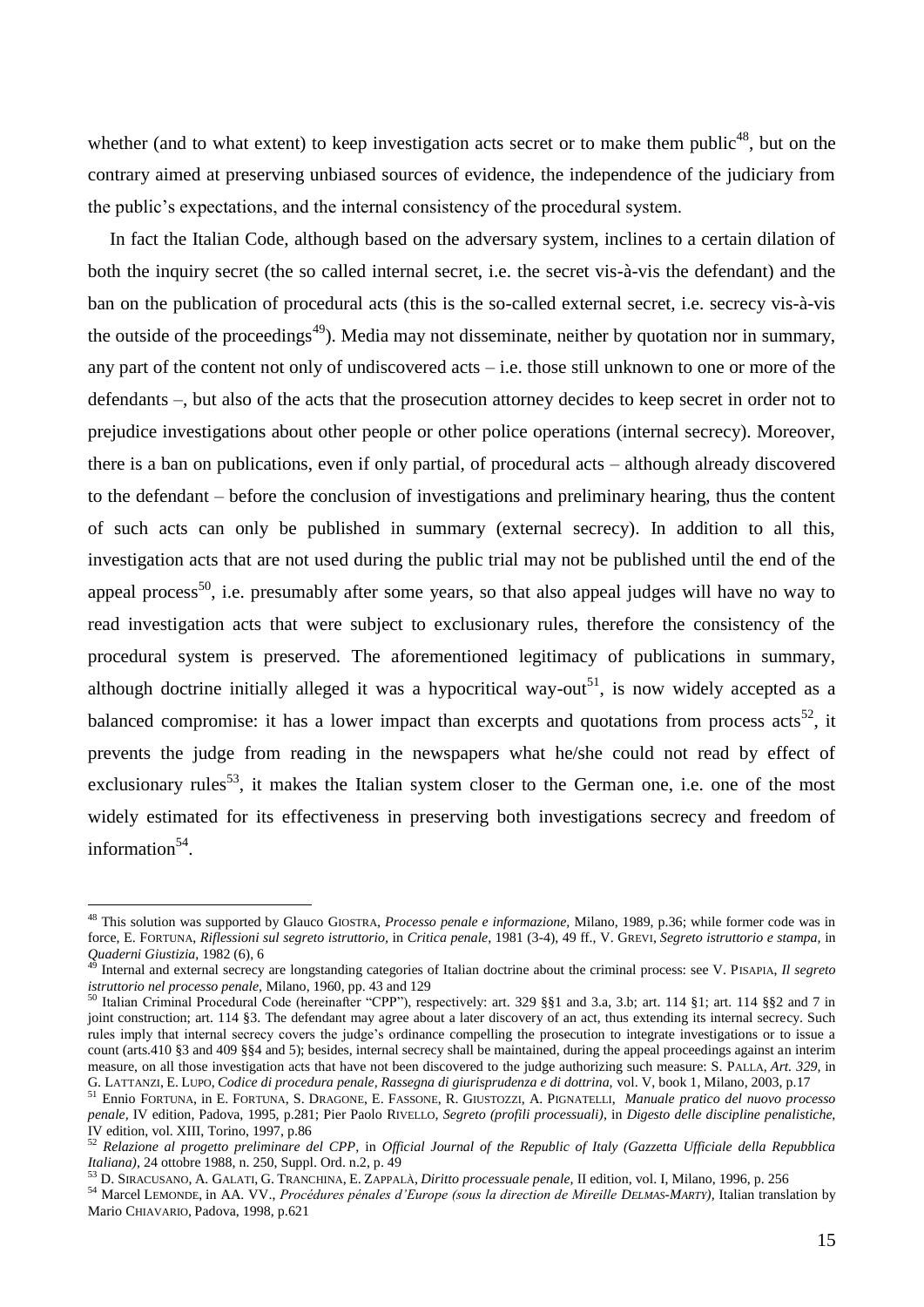Anyone violates these legal bans, whether voluntarily or for mere negligence, or consciously concurs in the violations, is liable to an arrest lasting up to 30 days or to a light fine, according to the grossness of the crime<sup>55</sup>. Whenever an officer reveals an "internal secret", each of the concurring offenders may be liable up to a 5 years' imprisonment<sup>56</sup>. Apart from criminal punishments, judiciaries, civil servants, lawyers, auditors, accountants and journalists who violate said bans are liable to disciplinary measures and the prosecution attorney shall inform their disciplinary tribunal to that effect<sup>57</sup>. In fact everyone getting to know a secret in the criminal proceedings, whether legitimately or not, is bound to  $it^{58}$ . These provisions are meant to cover as amply as possible the wide range of persons concerned with the trial who might have interest in an anticipated disclosure of investigations: let us think by way of mere hypotheses about a barrister who wants to be the first to offer to the public his/her version of the facts, or about a defendant who wants to divert the public's attention on certain gossip-like passages of wiretapping tape-scripts, or about a judge's technical consultant too generous towards journalists longing for an early scoop.

Hence, the source of investigation act leaks does not seem to originate from a legislative lacuna<sup>59</sup>, but rather from the actual paucity of security systems allowing to trace back (among the too numerous people who deal with the execution of wiretappings<sup>60</sup>) to the very first culprit of any violation of internal or external secrecy.

Such a stiff legislative approach does not mean whatsoever that the public interest to the knowledge of inquiries has been considered blameworthy or worthless: when it is necessary to investigations, prosecutors can issue a decree by which they authorise the publishing of acts that would otherwise be secret<sup>61</sup>,i.e. identikits of malefactors: this provision recognises the value of the role that sometimes journalism plays for the good outcome of judicial inquiries; in fact, there are instances of profitable cooperation between the judiciary and journalists, especially in the struggle against organised crime and in the sector of blood crimes.

Further limits to the right of publicity are imposed by the protection of people"s privacy and reputation. As far as the publication of persons" identity and image is concerned, international and

<sup>55</sup> Arts. 684 and 133 Criminal code

<sup>56</sup> See art. 326 Criminal code for the distinction between various hypotheses and penalties. One of the most severe effects of the provision is that if a crime notice (i.e. the first act of the criminal proceedings) is issued by a public officer, he/she commits a crime if he/she reveals the content of such a notice during a press conference: Cassazione 11 febbraio 2002, CED Cassazione rv. 221983. If a secret has already been violated by others but not disclosed to the public, its revelation is a crime, too, when it causes a further diffusion of the information: see case law quoted in Marco GAMBARDELLA, *Art. 326,* in G. LATTANZI, E. LUPO, *Codice penale, Rassegna di giurisprudenza e di dottrina,* vol. III, book 2, Milano, 2005, p.369

<sup>57</sup> Art. 115 §§1 and 2 CPP

<sup>58</sup> E. LUPO, *Art. 329,* in *Commento al nuovo codice di procedura penale coordinato da Mario CHIAVARIO,* IV, Torino, 1990, p.36; as for penalties for offenders, see art. 379 bis Criminal Code

<sup>59</sup> Cesare PARODI, *Le intercettazioni*, Torino, 2002, p.19

<sup>60</sup> M. PATRONO, *Intercettazioni e divulgazione delle intercettazioni: regole del diritto e abusi della prassi*, speech at the conference *Rinnovare la magistratura nelle istituzioni, nella società* organized by Unione delle Camere Penali Italiane in Rome on 14th and 15th March 2008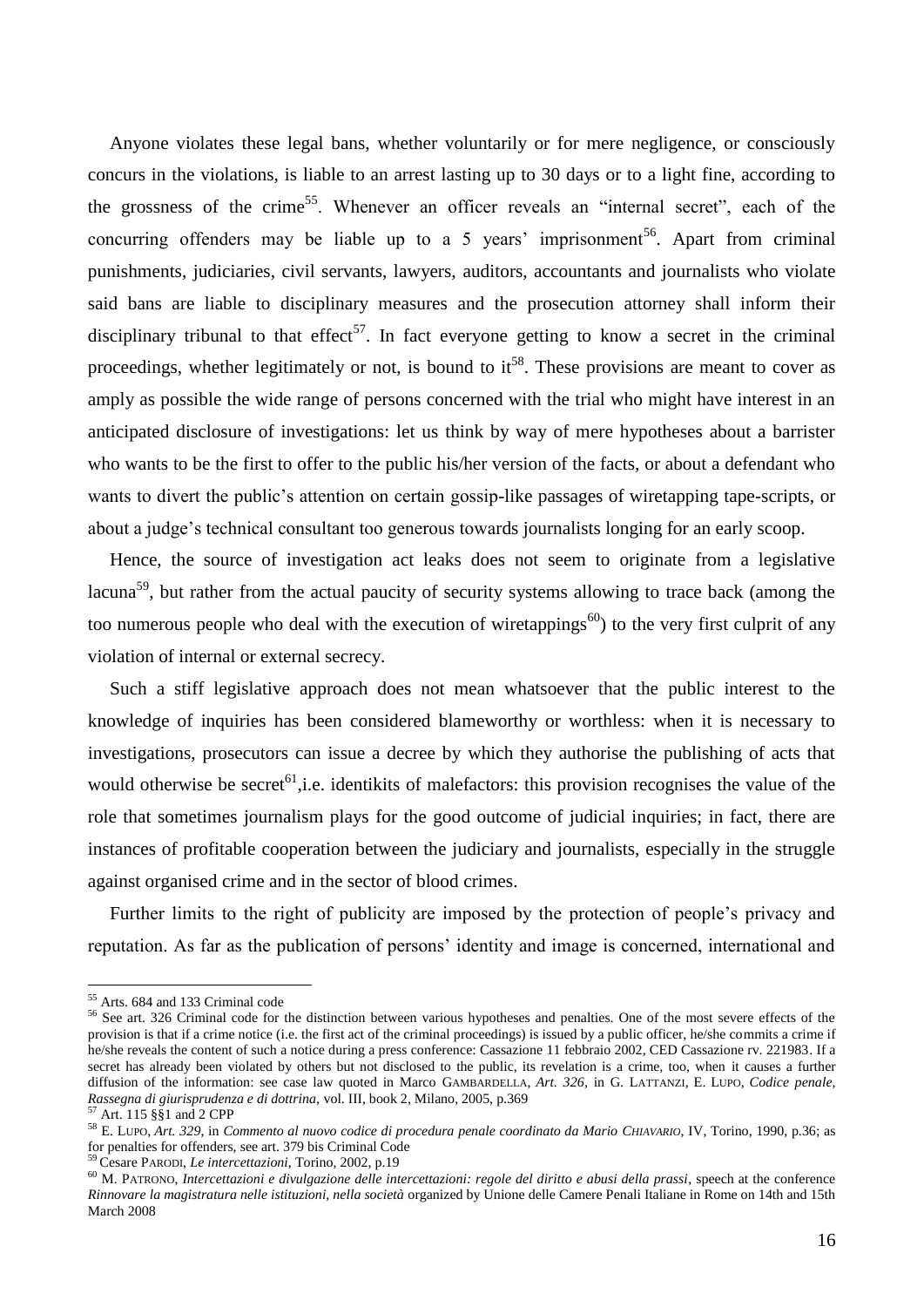European soft law about minors<sup>62</sup> has been enforced by dictating a general ban on the publication not only of their pictures whenever they are witnesses or victims of crimes, but also of their identity when they are involved in any way in a criminal process; strict exceptions are admitted if the minors' interest requires them<sup>63</sup>. Besides to that, the publication of pictures of detainees wearing handcuffs or shackles is forbidden; publicity must be avoided when a detainee is being transported to the prosecutor's or the judge's office; he/she shall be protected from the public's curiosity<sup>64</sup>.

As for reputation, the magistracy's ethical code prescription (art. 11 §2) is to act with care and prudence when someone"s reputation is at risk. Moreover, the fact of a pending inquiry against a person is covered by secrecy for organised crime investigations and by a ban on publication for all other investigations<sup>65</sup>. However, delicate problems can arise due to the publicity of the so-called warranty information, by which the prosecution informs the defendant about the existence of investigations concerning him/her. Said act is in fact by definition not covered by secret, as it is meant to preserve the right to defence<sup>66</sup>, thus it can be reported by journalists, though without quotations<sup>67</sup>; but the mere fact of such an act being served e.g. to a politician can arise discredit or at least strong suspicions against him/her in the public opinion.

**12.0** Should it be legislation to prevent these inconveniences by a compression of the freedom of information and/or controls on it? Is today"s judicial deontology the most effective tool to hinder these kinds of phenomena, or too strict rules, binding judges and prosecutors to silence, weaken their position in the public's eyes and eventually even inside the process?

Beyond the rules laid down in the Criminal Procedural Code to safeguard internal and external secrecy, privacy-oriented limits to the right of publicity have already been imposed. First of all, domestic longstanding case law states that media information must report the truth or at least accurately verified hypotheses, with fair exposition standards (the so-called proportionality rule); the reported facts must be of substantial public or social interest (the public interest clause)<sup>68</sup>.

Moreover, the Code for the protection of the Right to Privacy on the one hand dictated directly some plain rules<sup>69</sup>, on the other hand left the regulation of the matter to acts adopted by the Privacy

<sup>61</sup> Art. 329 §2 CPP

 $62$  UN Assembly Beijing Rules approved in November 1995; Cousel of Europe's Recommendation n. 87/20 issued in the aftermath of the Committee of Ministers' deliberation dated September  $17<sup>th</sup>$ , 1987

 $63$  Art. 114 §6 CPP; art. 13 dPR 22 settembre 1988, n. 448; compare art. 7 Journalism Code of practice, about which see infra

<sup>64</sup> Respectively art.114 §6 bis CPP and Art. 42 bis §4 legge 26 luglio 1975, n. 354; similar provisions are contained in art. 8 §§2 and 3 Journalism Code of practice, about which see infra

<sup>65</sup> Art. 335 §§3 and 3bis CPP; S. DRAGONE, in E. FORTUNA, S. DRAGONE, E. FASSONE, R. GIUSTOZZI, A. PIGNATELLI, *Manuale pratico del nuovo processo penale,* IV edition, Padova, 1995, p.493

<sup>66</sup> Art. 24 §2 Constitution; said information is provided under art. 369 CPP.

<sup>67</sup> G.P. VOENA, in G. CONSO, V. GREVI, *Compendio di procedura penale*, Padova, 2003, p.174

<sup>68</sup> Cassazione 18 ottobre 1984, n. 5259, in *Foro Italiano*, 1984, part I, column 1100

<sup>69</sup> Arts. 136 and 137 d.lgs. 30 giugno 2003, n. 196 (Right to Privacy Code)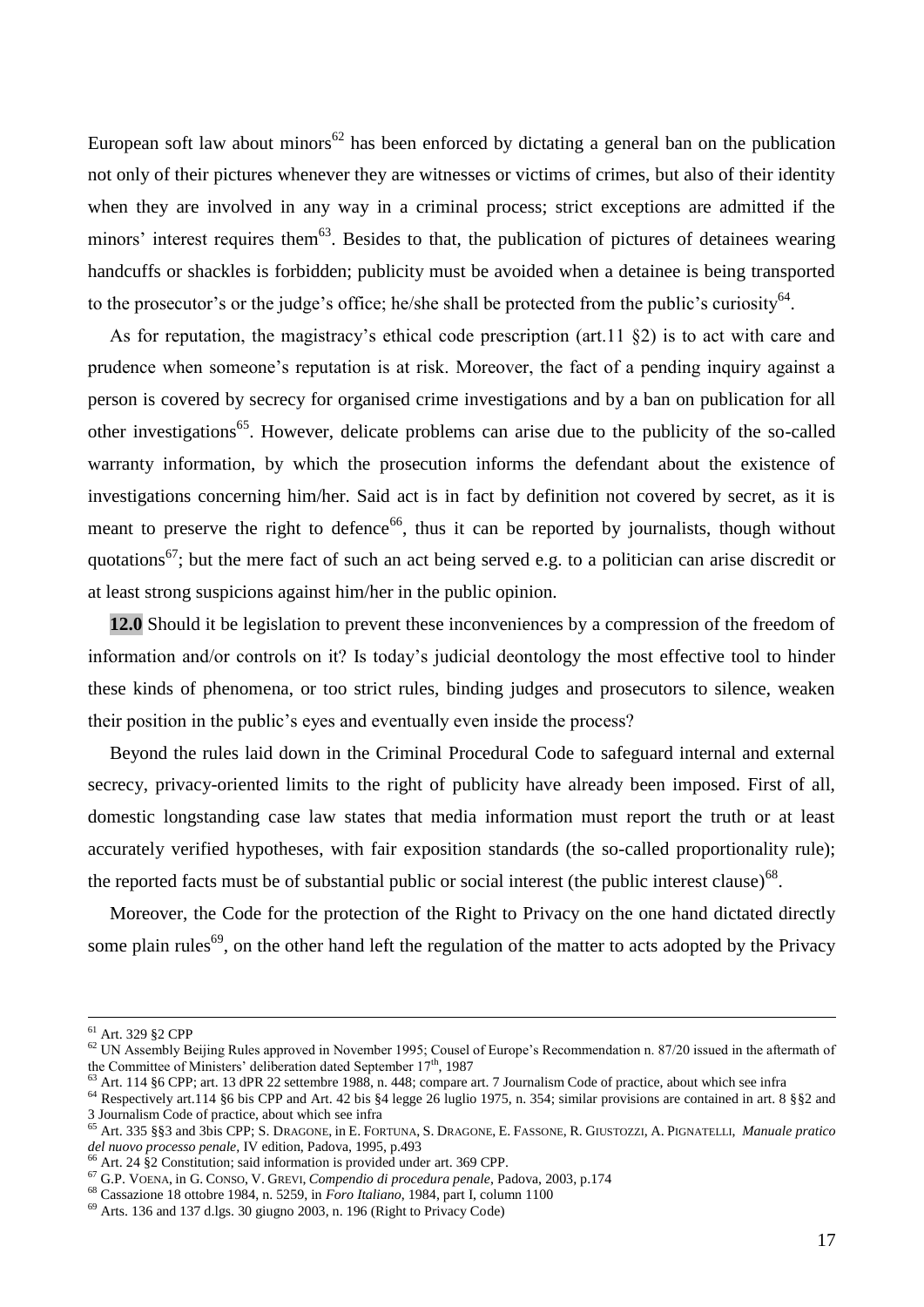Authority in junction with the National Counsel for the Press Association<sup>70</sup>. These specific provisions are bound to prevail on the right of publicity, since the right to privacy has a constitutional *status* as well<sup>71</sup> and domestic law must be construed in consistency with Directive 95/46/EC of  $24<sup>th</sup>$  October 1995 of the European Parliament and the Council<sup>72</sup>. The Privacy Authority is thus enabled to issue recommendations whenever needed: some of them concern the essentiality and proportionality criteria<sup>73</sup>, others emphasise and define the public interest clause<sup>74</sup>, which appears also to be the fulcrum in the ethical code agreed upon by the National Counsel for journalists and the Authority<sup>75</sup>.

Committing the delicate regulation of this topic to general clauses such as "public interest" and "proportionality" might seem risky, but the Authority and the judiciary have powers to repress abuses whenever a suit is brought in front of them, either for illegitimate publication of private data or for libel and slander<sup>76</sup>. Most importantly, such a flexible balance seems vital to our constitutional democratic values. State control would exceed its constitutional limits if a power of the State defined in advance and in the abstract the relevance or irrelevance of facts with regard to the public interest. This would result in a creeping subjection of journalism to the needs and interests of a governmental propaganda<sup>77</sup>. Justice is administered in the name of Italian people<sup>78</sup>, in fact the need for social control on jurisdiction and on the parties" behaviour in the process was overtly taken into consideration by our legislator<sup>79</sup>. Hence an in-depth public knowledge of judicial activities and developments in investigations, trials and cases involving social or political implications is a right that cannot be waived. Silence on public powers and politicians is vital for tyrannies, while publicity is a prerogative of democracies<sup>80</sup>.

A correct and detailed information of the public about inquiries, of course within the frame of legitimacy according to the limits stated *supra*, can make people able to have balanced opinions and

-

 $70$  Mainly, the Code of Practice Concerning the Processing of Personal Data in the Exercise of Journalistic Activities, published in the Official Journal of the Republic of Italy n. 179 of August 3rd, 1998 (hereinafter "Journalism Code of practice"); see also the Agreement 11<sup>th</sup> June 2004 between the Privacy Authority and the National Counsel for the Press Association about the publication of most delicate data (i.e. those disclosing health and sex life)

Arts. 2 and 117 in junction with art. 8 ECHR

<sup>72</sup> Gian Giacomo SANDRELLI, *Legge sulla privacy e libertà di informazione,* commenting on Cassazione 5 marzo 2008, in *Dir. Inf.* 2008, p.459 at 460; privacy seems to prevail on the right of publicity also to the effects of the magistracy"s ANM Ethical Code, compare art.6 §2

 $^{73}$  A famous instance is: Garante per la protezione dei dati personali, Comunicato Stampa 21 dicembre 2007, by which said Authority formally asked the Naples Prosecution Office whether some published wiretappings concerning President Berlusconi were supposed to be still secret or had been at least already discovered

<sup>74</sup> Garante per la protezione dei dati personali, Comunicato Stampa 2 luglio 2008

<sup>75</sup> Compare arts. 5 §1 and 6 §1 Journalism Code of practice

<sup>76</sup> Arts. 141 – 152 Right of Privacy Code; arts. 595 ff. Criminal Code

<sup>77</sup> David JONES, *"Collaborazione informativa" tra mass media e uffici investigativi*, i[n www.ec.europa.eu:](http://www.ec.europa.eu/) similar statements, though referred by the Author to the UK, perfectly fit to Italy too: compare art. 21 Constitution especially in its section 2 <sup>78</sup> Art. 101 §1 Constitution; every Italian judicial decision begins with such words, see art. 132 CPC

<sup>79</sup> *Relazione al progetto preliminare del Codice di procedura penale,* 49

<sup>80</sup> E. BRUTI LIBERATI, *Mass media e (pre)giudizio, Relazione all"incontro di studio decentrato sul tema: Mass media e (pre)giudizio,*  Bologna, 27th March 2010, quoting Beccaria, Hamilton, Pulitanò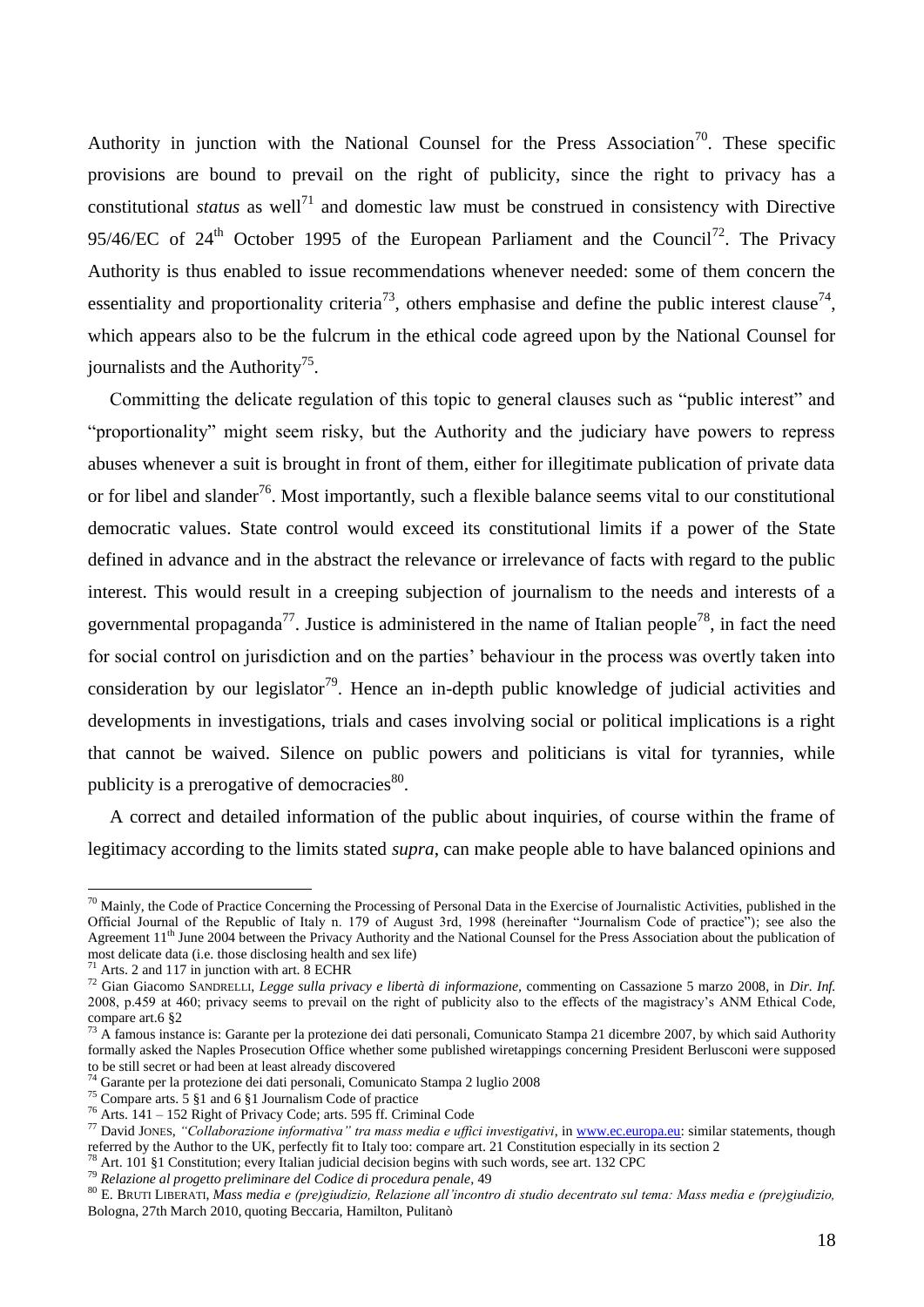better behaviours: the educational role of the judicial proceedings, for both the offenders and the public, should not be a Utopian ideal, but a common hope and effort<sup>81</sup>.

The fundamental basis for all this would be, in our opinion, a trustworthy relationship between the judiciary and journalism, causing the former to speak with serenity and equilibrium and the latter to self-restrain from infringing in any way on the efficacy and impartiality of investigations.

For its part, the judiciary at its highest level has shown deep respect for the vital role of journalism to democracy, where the public is seen as a collectivity of intelligent beings, capable of mature opinions; where thus the public must be informed on facts that are relevant for political life and where the confrontation of opinions is the best way towards social progress $^{82}$ .

As far as journalists are concerned, it is still actual an authoritative appeal to professional selfrestraint, which was delivered years ago by a most famous Italian judge in order to avoid the prospective introduction of afflictive punishments such as professional interdictions<sup>83</sup>.

As a matter of fact, things seem to have changed since the 90s, when some of the Clean Hands Operation echoes in media led European doctrine to say: "Actually, secrecy is patently and often violated, in complete impunity"<sup>84</sup>. It is not hard to believe that the current deontological rigour reported *supra* is also the outcome of international criticism against the Italian past situation. Maybe a positive factor has been the aforementioned provision that each Attorney General and each District Attorney shall be the only spokesperson of his/her Office: although very restrictive $^{85}$ , such a rule – inspired to middle Europe models – has forced a neat detachment from past abuses.

However, after discipline in the judiciary has been strongly reaffirmed, as the disciplinary cases quoted *supra* show, too strict a construction of judicial deontology for the sake of privacy might actually lead to silence, thus result in a weakness of the State vis-à-vis lawyers and defendants rushing themselves to journalists, in order to force their own version of facts and investigations into the public opinion. This is in fact a potential genesis of perversions in the "media process" that has been analyzed *supra*. Furthermore, as European doctrine pointed out, a State body refusing to render information about its activity, through its spokesperson, may generate in the public the suspicion of partiality or lack of transparency; that is, in a word, discredit $86$ .

<sup>81</sup> The topic s dealt with by Tullio PADOVANI, *Informazione e giustizia penale: dolenti note*, in *Diritto penale e processo* 2008 (6), 689; also in the past the educational role of the criminal proceedings was consciously and overtly emphasized, but mainly in other contexts and from a different perspective: Bruno CAVALLONE, *Pinocchio e la funzione educativa del processo,* in *Rivista di diritto processuale,* 2008, 133, quoting Harold J. BERMAN, *Justice in the USSR.*

<sup>82</sup> Aniello NAPPI, *Giustizia e informazione,* in *Cassazione Penale* 2005, p.3233

<sup>83</sup> Adolfo BERIA DI ARGENTINE*, Rapporti tra giustizia e stampa. Se al giornalista si toglie la penna*, article appeared on *Corriere della Sera* 12 aprile 1986

<sup>84</sup> Marcel LEMONDE, in AA. VV., *Procédures pénales d"Europe (sous la direction de Mireille DELMAS-MARTY),* Italian translation by Mario CHIAVARIO, Padova, 1998, p. 631

<sup>85</sup> Criticism about art. 5 d.lgs. 20 febbraio 2006, n. 106 was espressed by G. MELILLO, *I rapporti con gli organi di informazione,* in D. CARCANO, *Il nuovo Ordinamento giudiziario,* Milano, 2006, p.286

<sup>86</sup> David JONES, *"Collaborazione informativa"* quoted *supra*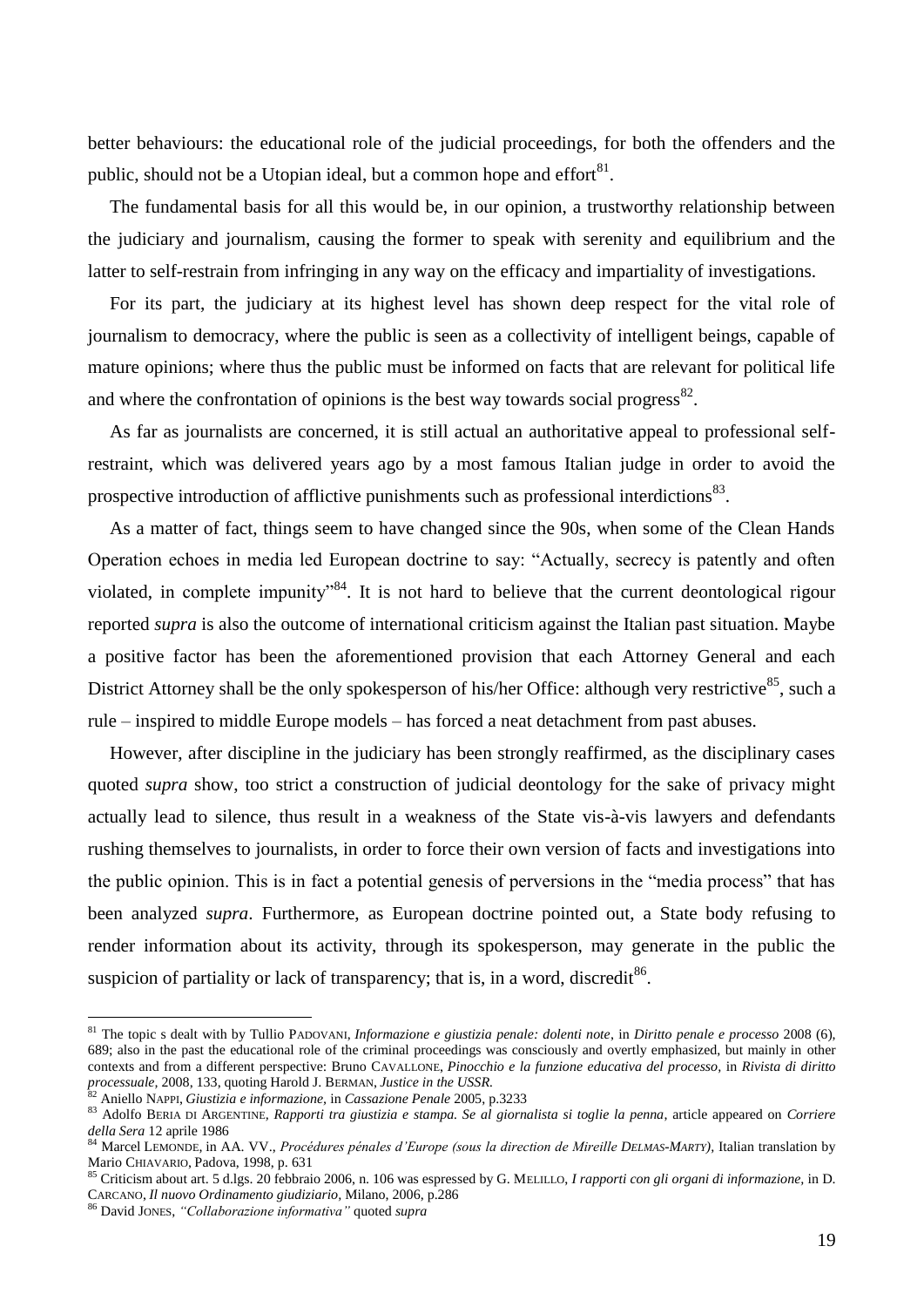**13.0** In this context, it appears clearly why today's reform projects about wiretappings and their publication have met neither the judiciary's nor the journalists' enthusiasm.

Among many reform projects supported by different political parties, the Majority"s text is being discussed in the Parliament. Due to the fact that it may impinge on the feasibility and speed of key investigations, criticism has been expressed especially on its parts relating to the expense limits set for wiretappings; also the new procedural requirements seem meant to hinder prosecutors from asking for telephone traffic data and/or wiretappings<sup>87</sup>. Instead, as for their factual requirements and duration limits, the text has been substantially amended recently. On account of such essential differences, this project of law is no more a governmental priority according to the Premier's declarations<sup>88</sup>.

Nevertheless, this reform proposal might still introduce innovations beneficial to privacy: let us think about the introduction of punishments for the violation of requirements for the keeping of wiretappings recording files. Over ten years ago doctrine hinted at such a possibility to enhance the legislation in force<sup>89</sup> but no change has been implemented so far.

From the point of view that is most relevant here, the reform project would introduce new exclusionary rules under which the irrelevant parts of wiretappings would not enter into the trial material, thus their publication would be banned until the end of the appeal process<sup>90</sup>. It has been pointed out that a drawback of such a privacy – oriented approach is that both the selection by the prosecutor and the parties" adversarial confrontation on the point take place too early, when the distinction between relevant and irrelevant facts might still be discretionary or at leastuncertain<sup>91</sup>; later integrations would be possible, but all the same time-consuming.

As for facts that are relevant for inquiry purposes, their publication would be totally banned, either in summary or by quotation, until the end of the preliminary hearing, irrespective of whether secrecy ceases<sup>92</sup>. The Privacy Authority expressed perplexities on such a legislative choice, that would create a different publication regime of inquiry acts on the sole basis of the investigation method<sup>93</sup>. In addition to this, the law project would introduce a new disciplinary ban on the

<sup>87</sup> Guglielmo LEO, *Sul progetto di riforma delle "intercettazioni telefoniche",* i[n www.magistraturademocratica.it](http://www.magistraturademocratica.it/)

<sup>88</sup> News published in [http://www.corriere.it/politica/10\\_luglio\\_28/berlusconi-intercettazioni-tentato-di-ritirare-legge\\_9d83e496-9a74-](http://www.corriere.it/politica/10_luglio_28/berlusconi-intercettazioni-tentato-di-ritirare-legge_9d83e496-9a74-11df-8969-00144f02aabe.shtml) [11df-8969-00144f02aabe.shtml](http://www.corriere.it/politica/10_luglio_28/berlusconi-intercettazioni-tentato-di-ritirare-legge_9d83e496-9a74-11df-8969-00144f02aabe.shtml)

<sup>89</sup> A. CAMON, *Le intercettazioni nel processo penale,* Milano, 1996, p.172, relating to art. 89 Criminal procedural code Enforcement Rules ("Att. CPP"); now art. 1 §27 letter H of the law project N. 1415-C would introduce art. 685 bis in the Criminal Code, to be read in junction with said art. 89 Att. CPP

 $^{90}$  Art. 1 §§11 and 12 of the law project N. 1415-C introducing arts. 268 §6ter, 268 bis and 268 ter CPP; said provisions are to be read in junction with art. 114 §3 CPP already in force

<sup>&</sup>lt;sup>91</sup> Guglielmo LEO, *Sul progetto di riforma delle "intercettazioni telefoniche"*, in [www.magistraturademocratica.it;](http://www.magistraturademocratica.it/) such a provision would anticipate proceedings similar to those concerning illegal wiretappings pursuant to art. 240 CPP in force

<sup>&</sup>lt;sup>92</sup> Art. 1 §5 of the law project N. 1415-C introducing art. 114 §§2bis and 2ter CPP; said provision is to be compared and contrasted with art. 114 §2 CPP as modified by art. 1 §4 of the same law project

<sup>&</sup>lt;sup>93</sup> Privacy Authority, Speech of the President Prof. Francesco PIZZETTI delivered to the House of Representatives (Camera dei Deputati) on 30<sup>th</sup> June 2010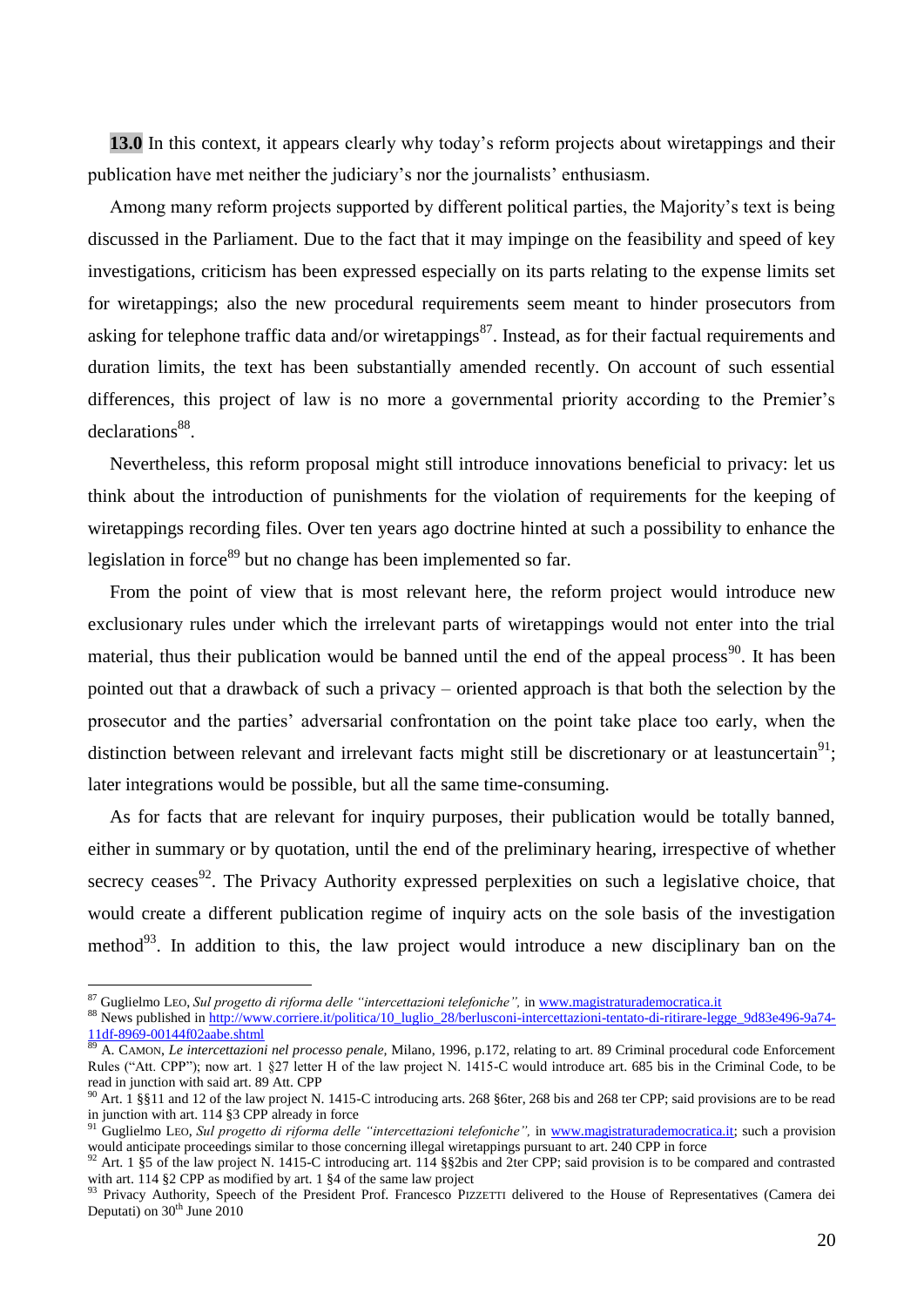mention, in a criminal decision, of facts that are personal to third parties and did not affect the process<sup>94</sup>.

Actually, there is a widespread concern about private life data (especially those regarding family and sexual aspects) being disseminated, which has occurred recently on account of the publication "in summary" of wiretappings contents. But the constitutional value of the secrecy of communications<sup>95</sup> may be better safeguarded by applying the law in force. First of all, if wiretappings are illegal, stiff rules impose their destruction during the process, while editors and media directors publishing them are heavily punished along with concurrent offenders<sup>96</sup>. Secondly, even if wiretappings are legitimate, the publication of their passages that are irrelevant for the purpose of the trial and concern private life, i.e. facts lacking public interest, constitutes a violation of the right to privacy pursuant to art. 8 ECHR<sup>97</sup>; therefore offended people are entitled to a full compensation. The *public* interest, as referred to *supra*, does not always equal the *public"s* interest.

#### *Authors* DR. LUCA AGOSTINI - DR. STEFANO CARAMELLINO - DR. ANGELA CORVI

*Trainer*: dr. NICOLA RUSSO

*The authors give authorisation to the diffusion of the content of this work by the Project Leader, EJTN and the Lisbon Network*

 $94$  Art. 1 §38 of the law project N. 1415-C introducing letter H-bis in art. 2 §1 d.lgs. 109/2006

<sup>&</sup>lt;sup>95</sup> The issue of how to balance the secrecy of communications under art. 15 Constitution with the right of publicity was deeply dealt with, from a theoretical point of view, by G.P. VOENA, *Mezzi audiovisivi e pubblicità delle udienze penali,* Milano, 1984, 276 ff. <sup>96</sup> Art.240 CPP and arts.3,4 d.l.22 settembre 2006, n.259, validated by legge20 novembre 2006, n.281

<sup>97</sup> European Court of Human Rights 17 July 2003, in *Diritto dell"informazione e dell"informatica,* 2003, p.1063